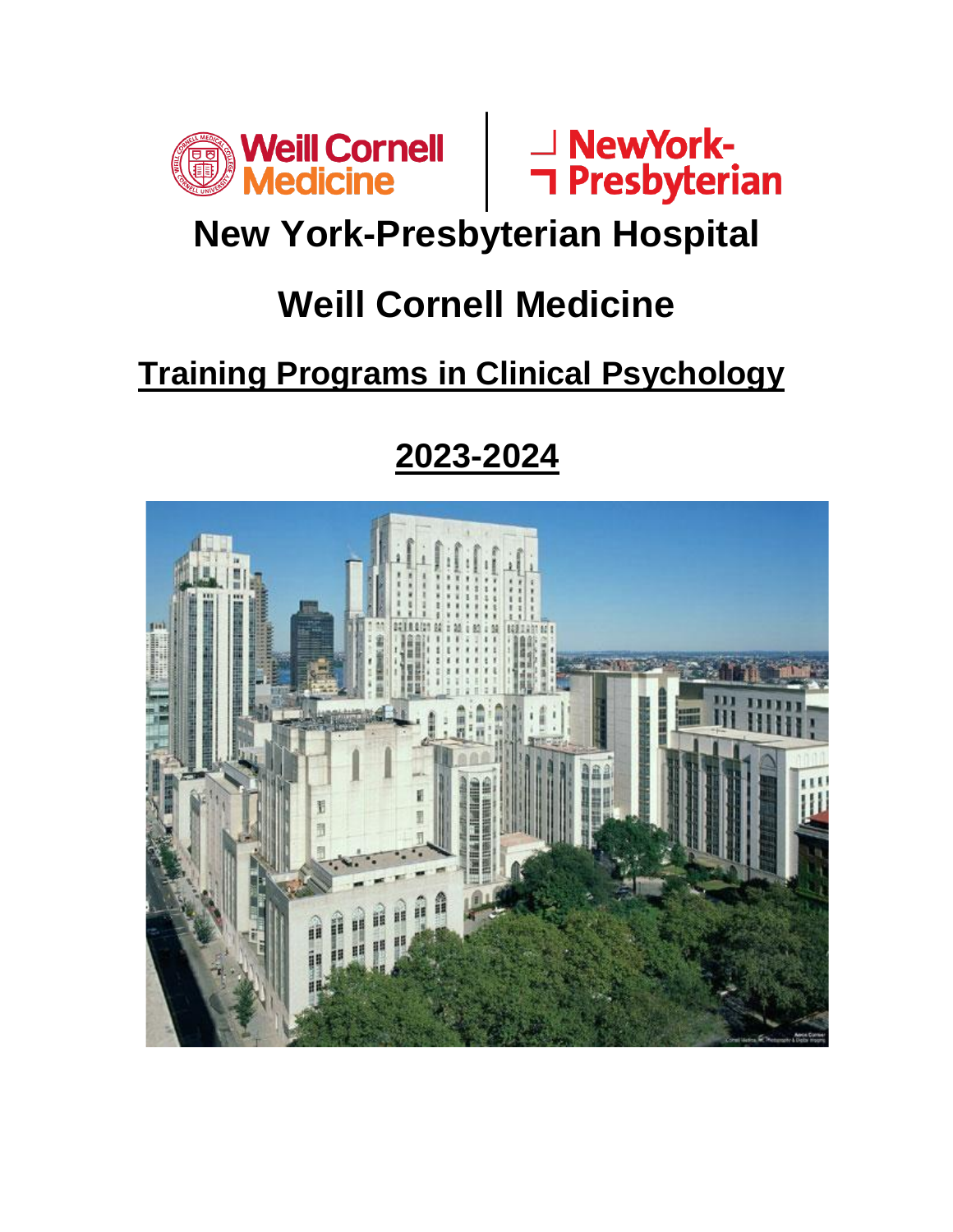Susan Evans, Ph.D., Director Psychology Internship Training Program **Solution Weill Cornell Medicine Psychiatry** 

# **NewYork-Presbyterian Hospital Weill Cornell Medicine**

 NewYork-Presbyterian Hospital/Weill Cornell Medicine is one of the world's leading institutions for the care of the sick, and is renowned for its teaching, research, and preventative medicine. New York-Presbyterian Hospital (formerly known as the New York Hospital) is the oldest hospital in New York State and the second oldest in the United States, created by royal charter in the reign of King George III in 1771. From its inception, the Hospital has treated psychiatric patients. The present hospital complex opened in 1932 on a site overlooking the East River in Manhattan. The complex includes the Weill Cornell Medical College, New York-Presbyterian Hospital, The Memorial Sloan-Kettering Cancer Center, and The Hospital for Special Surgery. The mission of NewYork-Presbyterian Hospital highlights a commitment to excellence in clinical service, education, research, and community service. Specifically, its mission is "dedicated to:

Educating the next generation of health care professionals. Developing groundbreaking research, Advancing innovative, patient-centered clinical care, Serving the needs of our local, national, and global community." (https: infonet.nyp.org/Pages/Culture.aspx)

Founded in 1898, Weill Cornell Medical College (WCMC), Cornell University's medical school located in New York City, is committed to excellence in research, teaching, patient care and the advancement of the art and science of medicine, locally, nationally, and globally. Affiliated with NewYork-Presbyterian Hospital (NYPH) since 1927, NYPH is the nation's largest not-for-profit, nonsectarian hospital, providing stateof-the-art inpatient, ambulatory, and preventive care in all areas of medicine. NYPH is the number one hospital in the New York metropolitan area and is consistently ranked among the best academic medical institutions in the nation, according to U.S. News & World Report.

 Payne Whitney Clinic and The Westchester Behavioral Health Center are the psychiatric sections of the New York-Presbyterian Hospital Weill Cornell Medical Center. The Payne Whitney Clinic, endowed by Payne Whitney in 1927, was built as an integral part of the Medical Center, and in 1932 was designated as the Manhattan site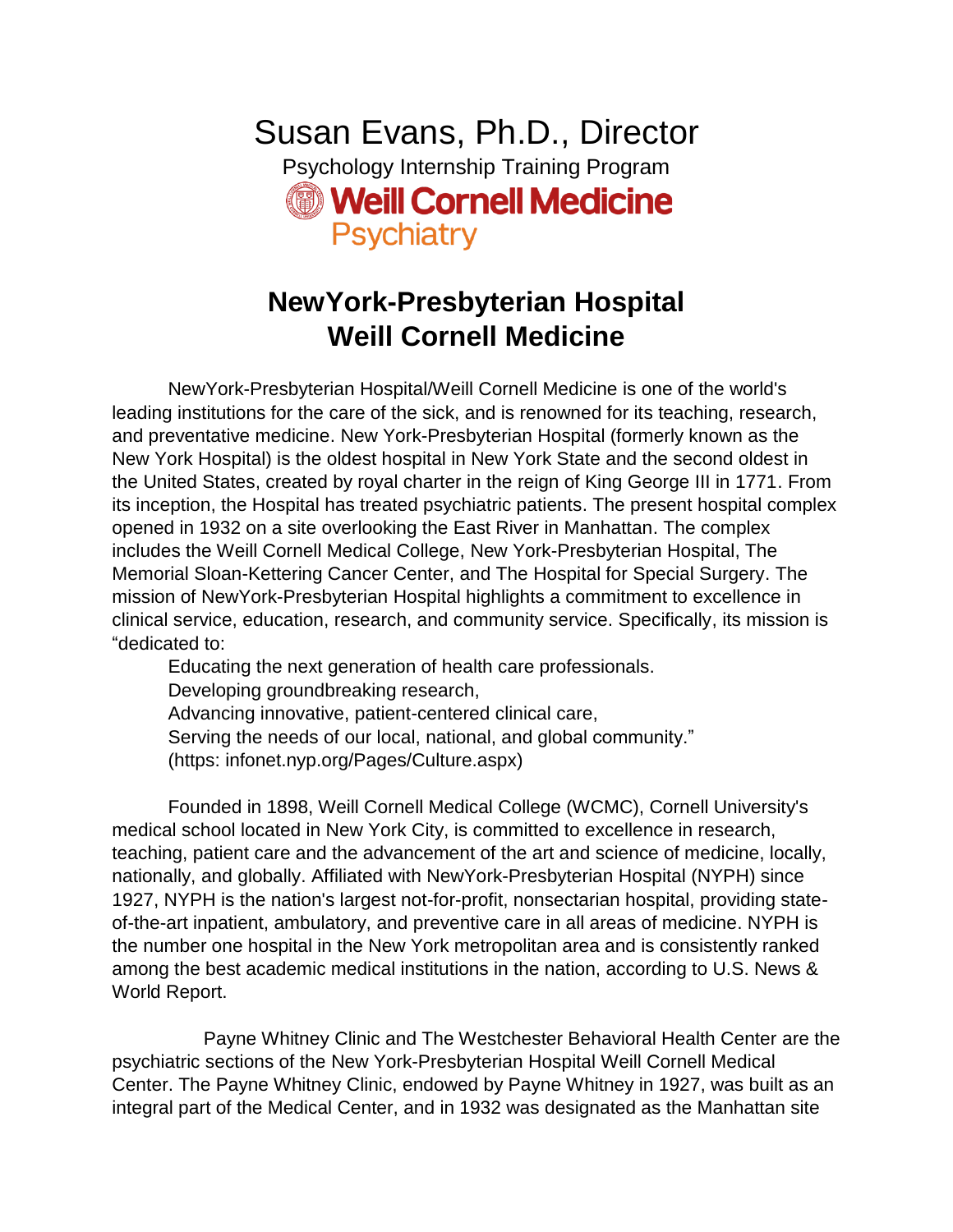of the Department of Psychiatry. In 1821, the Hospital established a separate division, the Bloomingdale Hospital (1821-1889), for the care of the mentally ill, located at the present site of Columbia University. In 1894 that hospital was moved to a 236-acre setting in White Plains, thirty miles from New York City and today is known as The Westchester Behavioral Health Center.

# The Psychology Internship Program

## **Philosophy and Training Model**

The Department of Psychiatry at NewYork-Presbyterian/Weill Cornell Medicine maintains an APA-accredited Predoctoral Internship Program that is dedicated to training interns to be competent clinical scientists. The training program upholds the educational goals of providing comprehensive, quality training in clinical psychology in both direct services and research domains.

This philosophy of training is consistent with the mission of the Hospital aimed to deliver excellence in patient care, teaching, and research. To accomplish this mission, the Internship Program follows a clinical science model of training. This experiential model involves immersing the interns in core areas of clinical psychology including psychiatric diagnosis and evaluation, neuropsychological assessment, evaluation and consultation of acutely ill patients, and empirically supported psychotherapies of a heterogeneous patient population.

The NYP-WCM internship fosters a training culture in which differences among faculty, trainees, staff, and patients is valued and respected (including, but not limited to, difference in race, ethnicity, sexual orientation, gender identity, sex, ability, religious practice, socioeconomic class, citizenship, age, and life experience). We are committed to developing practices that champion diversity, equity, and inclusion in areas of patient care, education, professional development, and advocacy.

The Internship Program is a member of The Academy of Psychological Clinical Science.

## **Training Goals**

The primary goal of the NewYork-Presbyterian Hospital/ Weill Cornell Medicine Psychology Internship is to train interns to become clinical scientists. The education and training model emphasizes direct clinical service and a range of clinical experiences with our faculty. The Internship teaches facts and theories in clinical psychology including knowledge of the current diagnostic system, current theories and models of psychopathology, theories and methods of psychotherapy and clinical intervention,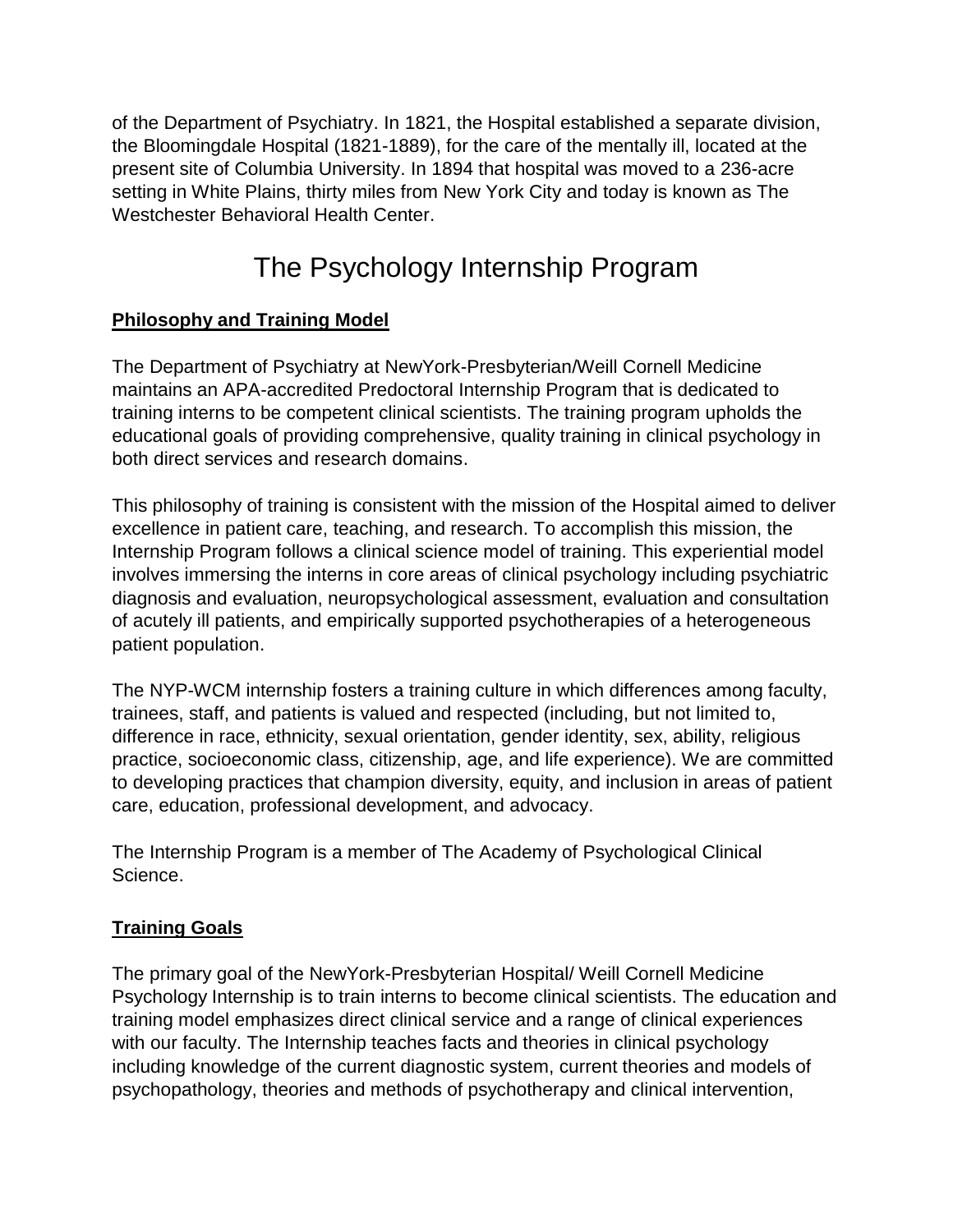principles and administration of psychological and neuropsychological tests, and methods and practice of consultation and supervision. Interns are expected to develop competencies in the areas of research, ethical and legal standards, individual and cultural diversity, professional values, attitudes, and behaviors, communication, and interpersonal skills, assessment and diagnostic evaluation methods, intervention, supervision, and consultation. To achieve these goals, the program is structured with training sessions and seminars in the beginning of the academic year. Competencies are measured at intervals during the year with the expectation that competencies increase in strength over the course of the year.

Another goal of the program is to stimulate an area of expertise within a clinical area to facilitate a deepening of knowledge and skill. To achieve this goal, interns participate in four-month clinical rotations choosing from a wide number of settings (e.g. Psycho-oncology, Women's Health, Child and Adolescent Psychiatry, Inpatient Psychiatry). Finally, the Program seeks to foster training for interns interested in pursuing clinical research careers. To this end, the Internship offers a Research Placement Program (RPP) that guarantees 4-6 hours of protected time for an intern to conduct research with a mentor with whom they share clinical and academic interests. Interns who have completed their dissertation are eligible for this program. It is expected that by the end of the year, the intern's activities will have translated into authorship on manuscripts and/or presentations at national conferences. Scholarly inquiry is fostered for all interns through a range of venues including Psychiatry and Psychology Grand Rounds, seminars, research presentations and lectures.

## **COMPTENCIES FOR INTERNSHIP TRAINING**

Competency 1. Displays necessary self-direction in gathering clinical and research practice independently and competently. Seeks out scientific knowledge to enhance knowledge about clinical practice and other relevant areas.

Competency 2. To have knowledge of and competence in ethical principles and practice as well as legal standards for clinical psychology.

Competency 3. Displays sensitivity to the cultural and individual diversity of patients and committed to providing culturally sensitive services.

Competency 4. Demonstrates professional and appropriate attitudes and behaviors with patients, treatment teams, staff, peers, and supervisors.

Competency 5. Communicates effectively and collaboratively with patients, supervisors, staff, and colleagues.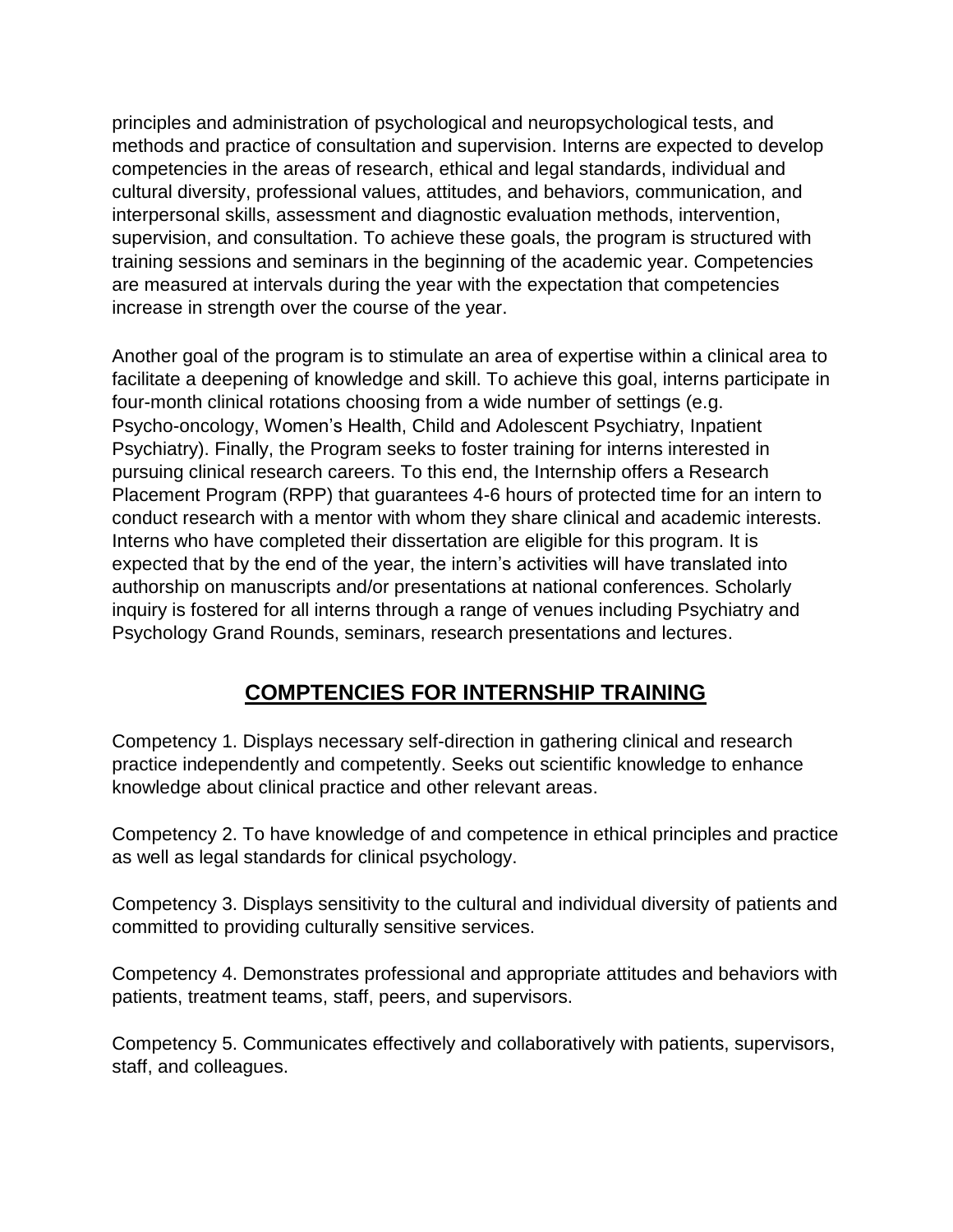Competency 6. Demonstrates a thorough working knowledge of psychiatric diagnostic nomenclature and DSM multiaxial classification. Has a working knowledge of neuropsychological assessment strategies.

Competency 7. Provides competent, effective, and evidenced based psychotherapy to range of patients presenting to the medical center.

Competency 8. Demonstrates knowledge of the supervisory role in clinical practice as consumer and provider. Employs these skills in a consistent and effective manner in peer consultation and with supervisors.

Competency 9. Performs assessment of patients referred for consultation and provides appropriate level guidance to other health professionals.

## **Core Clinical Experience**

The core curriculum includes attendance at core didactic seminars, training in diagnostic evaluation, assessment of acutely ill patients and adult psychotherapy. Interns conduct psychiatric evaluations weekly in the evaluation service, conduct evaluations and triage acutely ill patients in the Comprehensive Psychiatric Emergency Program (CPEP) and provide individual weekly psychotherapy to adult patients.

\*During the COVID-19 Pandemic, interns have conducted outpatient services over zoom. Supervision and clinical training have been mostly virtual. Participation in the CPEP has been limited. As the pandemic recedes, interns can expect to conduct patient services and receive supervision in person.

## **Standing Didactic Seminars**

## *Cognitive Therapy Clinic Video Case Conference - Monday 1:00-2:00 PM*

*The Cognitive Therapy Clinic case conference focuses on group supervision of individual cases. Interns and fellows participating in the case conference present videotape clips of their work with patients to receive feedback from the group on questions related to implementation of empirically supported therapies, therapist skill and therapy process. Dr. Evans supervises this seminar.*

#### *Cognitive Therapy Clinic Disposition Planning Meeting - Monday 2:00-3:00 PM*

*The Cognitive Therapy Clinic Disposition Planning meeting focuses on discussing diagnosis and treatment planning for cases that were seen in evaluation service. In addition, throughout the year, didactics are included which focus on the psychiatric interview and mental status exam. Dr. Evans supervises this meeting.*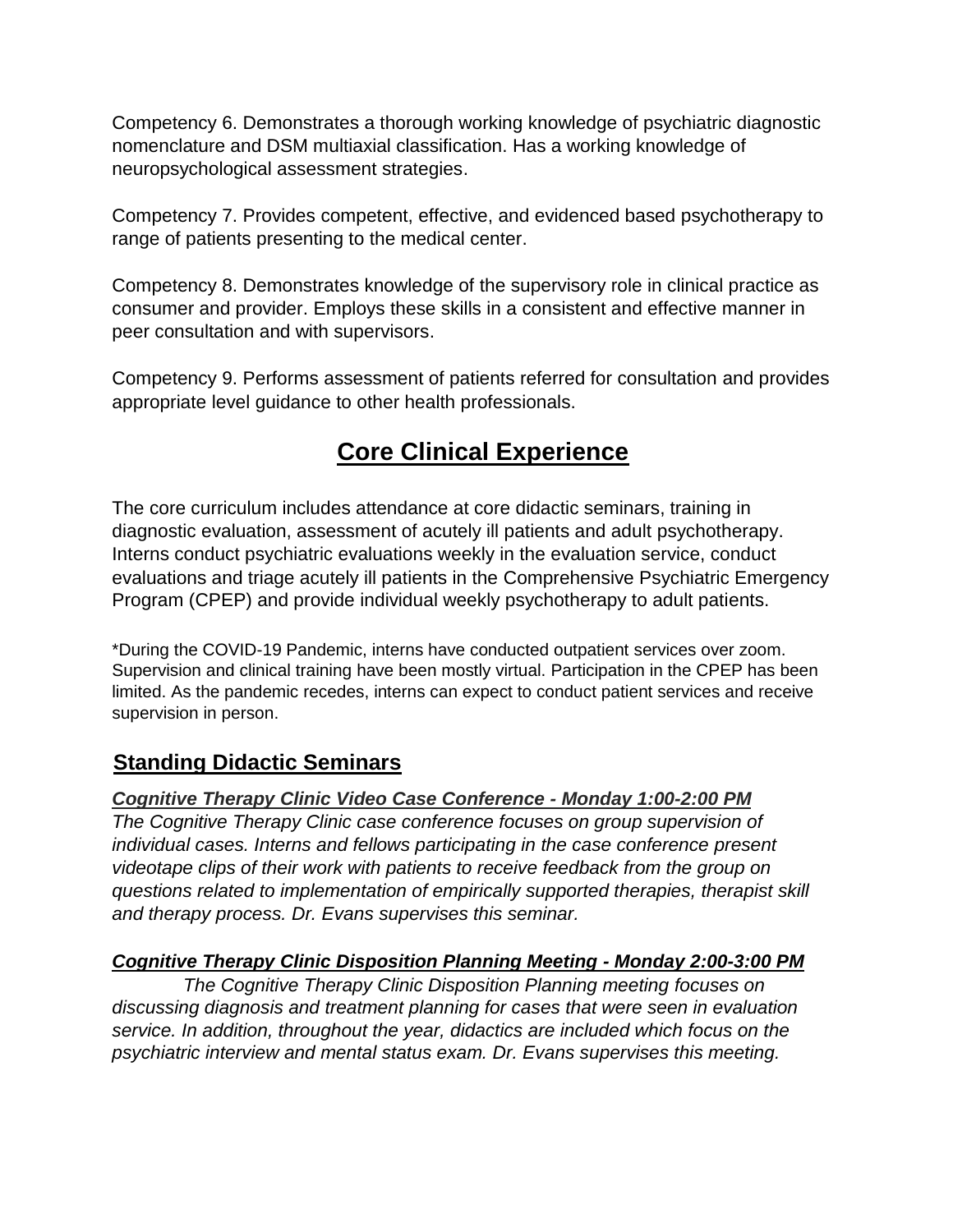#### *Professional Development Meeting – alternate Mondays 3:00 - 5:00 PM*

*The Professional Development meeting focuses on all aspects of the Internship Program and allows the interns and Director the opportunity to discuss and explore career opportunities and development. Occasionally, July-September will deal with orientation to the Internship Program and preparation for Postdoctoral Fellowships (with additional coverage on ethical and legal topics and diversity training and research and writing. The second half of the year is devoted to discussion of career paths and education around a particular topic provided by former interns.* 

#### *Neuropsychological Testing Seminar – alternate Mondays 4:00-5:00 PM*

*The seminar is designed to expose clinical psychology interns to a broad range of neuropsychiatric disorders that result in comorbid cognitive and emotional dysfunction. Each one-hour seminar is framed around a brain-behavior neuropsychological perspective of the pathophysiology and treatment of a range of disorders including depression, post-traumatic stress disorder, attention-deficit/hyperactivity disorder, traumatic brain injury, stroke, dementia, functional neurological disorder, and substance use. Special attention is paid to how the brain-based cognitive sequelae of these disorders can manifest in a clinical interaction and psychotherapy. Additional topics include the use of cognitive-behavioral strategies to target attention, organization, procrastination, and memory. Psychology interns can present cases that relate to the topics (e.g., cases such as an older adult patient with depression and comorbid executive dysfunction and another with co-occurring PTSD and cognitive impairment after hospitalization in an ICU). Certain seminar topics are also organized as a journal club to allow for psychology interns to engage in critical thinking around especially impactful issues in neuropsychology (e.g., effect of cannabis use on cognition, longterm impact of head trauma in athletes). Finally, psychology interns learn foundational skills in being consumers of neuropsychological reports, with specific seminars devoted to reading and interpreting neuropsychological evaluation data.*

*The Neuropsychological Testing seminar includes both didactics and case presentations. Dr. Abhishek Jaywant supervises this seminar.*

## *Psychology Grand Rounds - Third Thursday of the Month 12:00 - 1:00 p.m.*

*The Psychology Grand Rounds meeting occurs on the third Thursday of the month. Meetings until further notice are held via Zoom. Each month features a presentation of expert clinical and research psychologists and discussion in which the faculty, staff, postdoctoral fellows, and interns are engaged. (See appendix X for list of 2021-2022 grand rounds).*

## **Other required seminars and trainings:**

## *Summer Cognitive Behavioral Therapy Course (July-August)*

*The psychology interns and psychiatry residents attend this six-week course. Participants learn core processes and skills of CBT. The program is highly experiential with the interns and residents practicing core skills through interactive measures such as role plays and a adopting a self-change project. (Susan Evans, Ph.D., Nathan Thoma, Ph.D., Jamie Schumpf, Ph.D., Kate Herts, Ph.D.)*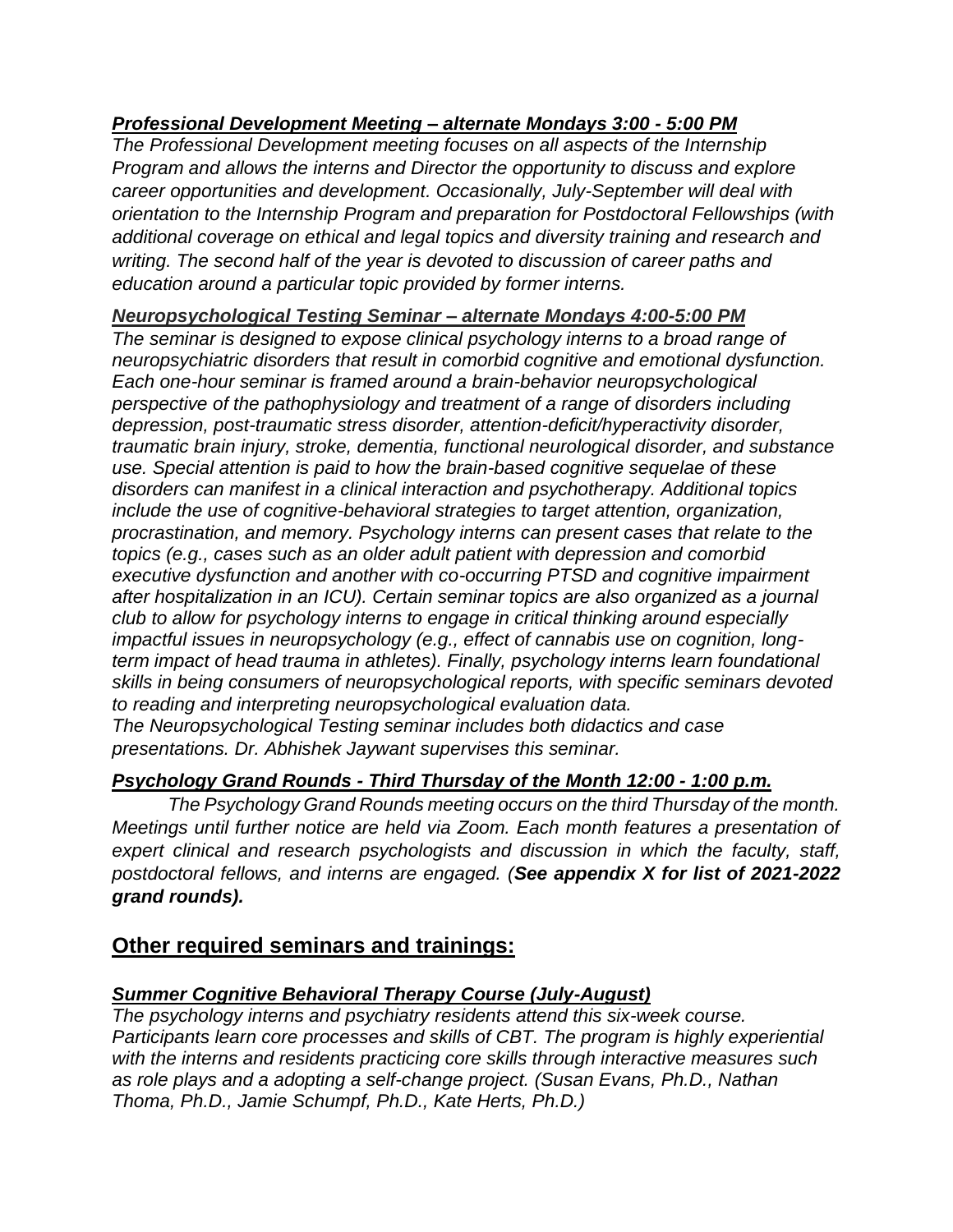*Evaluation Service Seminar: This seminar is led by the supervising psychiatrist in the evaluation service. The seminar addresses the structure of the psychiatric interview, note writing, evaluating suicide risk and procedures. Lecture one covers the Psychiatric Interview (goals, approach, safety issues, confidentiality, methods, interventions, organization), Diagnostic Evaluation (necessary components), Mental Status Exam and Suicide Assessment. Lecture two covers Introduction to Competencies in Psychopharmacology (basic categories of psychopharmaceuticals, indications, risks/benefits) and Writing an Evaluation and Progress Note. Lecture two covers brief review of DSM V, focusing on changes from DSM IV to DSM V. (Diana Feldman, M.D.)*

*Seminar in Ethical and Legal Standards- Dr. Dawn Hughes is a board-certified forensic psychologist. She teaches two 2-hours ethics seminars entitled Ethics and Professional Risk Management in the Practice of Psychology to the psychology interns in an interactive format with case examples and vignettes that are guided by the American Psychological Association (APA) Ethical Principles and Professional Code of Conduct (EPPCC) (APA, 2017). This course addresses professional risk management and ethical concerns through the lens of real-world and contemporary dilemmas that psychologists confront. Topics covered include common EPPCC standards and principles including informed consent, confidentiality and privilege, clinical documentation, an exploration of boundaries crossings and boundary violations, self-disclosure, mandated reporting, and managing suicidal patients. These seminars provide a framework to contemplate ethical dilemmas with forethought and to make informed decisions that protect clients from harm and mitigate professional risk. (Dawn Hughes, Ph.D.)*

*Weill Cornell Diversity, Equity, Inclusion (DEI) Reading Groups. This is a multidisciplinary group that meet quarterly throughout the academic year includes faculty, departmental staff, and psychology and psychiatry trainees. The goals of the group are to 1) improve knowledge and awareness of DEI topics as they pertain to psychiatry; 2) provide a structured and safe environment to discuss DEI topics in the workplace; 3) spark interest in future conversations and action surrounding DEI in the department. These facilitated small groups meet quarterly during the academic year.*

*Seminar on diversity, inclusion, equity- Interns discuss experiences with considering multiple aspects of their own and their patients' identity (e.g., race, ethnicity, gender, sex, socioeconomic status, ability) in therapy. Topics discussed include when and how to discuss of difference and similarity in CBT; the ADDRESSING (age, developmental disabilities, acquired disabilities, religion, ethnicity, sexual orientation, socioeconomic status, indigenous group membership, nationality, and gender) model of the importance of considering complexities of individual identity; microaggressions in clinical practice; and how identity can affect the multiple levels of CBT case conceptualization. Case examples are used as well as material from readings (e.g., "Racial microaggressions in everyday life: implications for clinical practice," Sue et al., 2007; "Microaggressions in Clinical Training and Practice," Overland et al., 2019). Interns are encouraged to continue discussion of identity and its impact on therapy and case conceptualization with their supervisors. (Elena Mayville, Ph.D., leads this seminar).*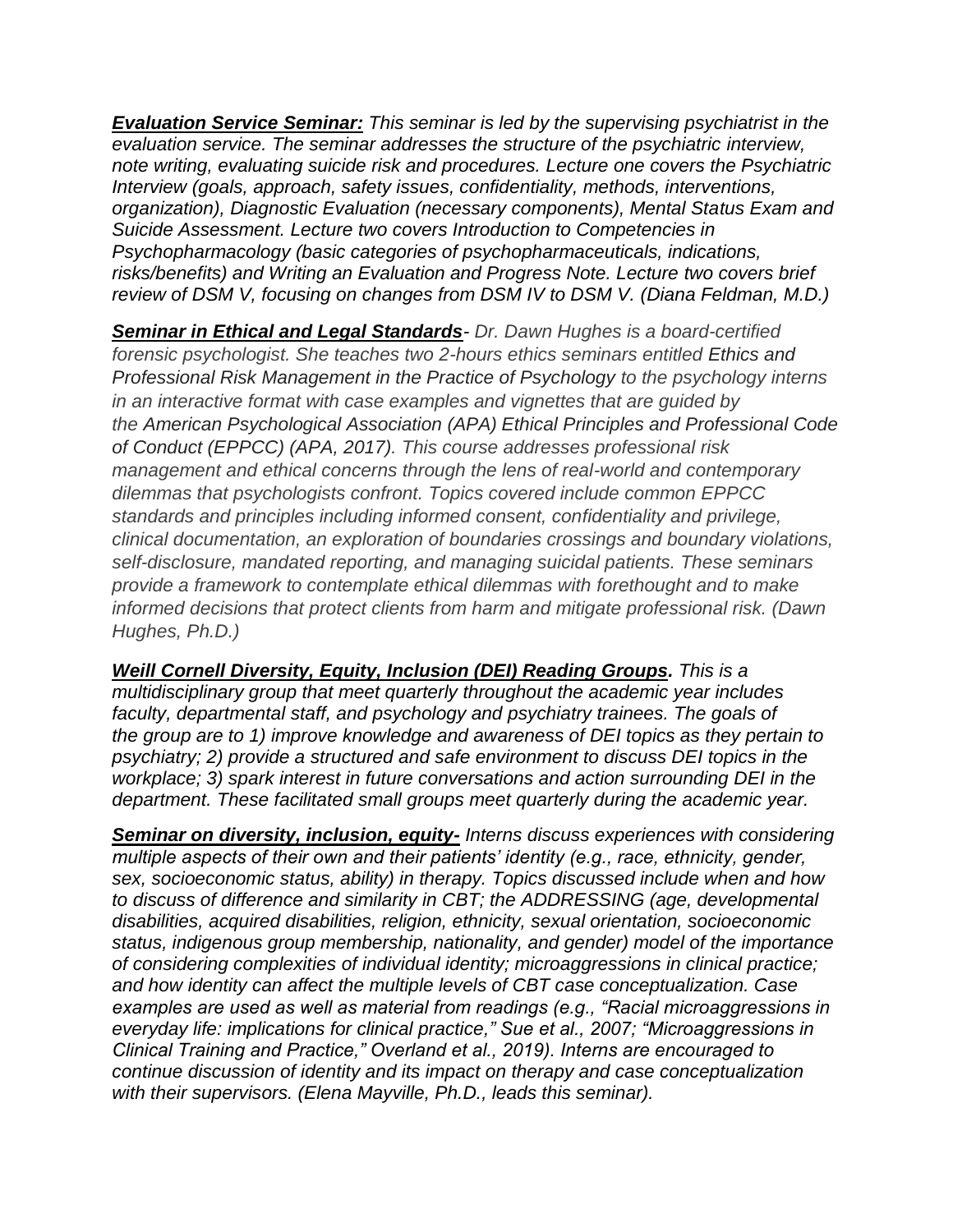#### *Workshop series on delivering culturally responsive clinical assessments and*

*interventions. This seminar is led by a steering committee of psychologists, psychology postdoctoral fellows, and social workers, geared towards providing skills, strategies, and resources for delivering culturally responsive care to the patient population at NYP. Topics covered during these quarterly workshops include strategies and resources for providing culturally responsive clinical assessments and interviewing of symptoms, as well as the delivery of culturally informed interventions. During each structured workshop, educational materials are read or viewed, analyzed, and processed, and resources are made available to all attendees interested in incorporating the skills taught in their clinical work. Feedback is also collected regularly to ensure workshops are experienced as productive and welcoming to all, and topics include those that attend are interested in learning more about. (Stephanie Cherestal, Ph.D. organizes this seminar).*

*Seminar on supervision-The APA and psychology training programs have increased efforts to view clinical supervision as its own entity, and to allow students to learn about this essential gatekeeping role earlier in their graduate school training. In the past, it was assumed that any clinician could be a competent clinical supervisor if they had been supervised. The goal of this seminar is twofold. Interns will explore theories of clinical supervision (e.g., cognitive behavioral, psychodynamic, and other evidencebased modalities) through readings, videos, and guided discovery. Interns are encouraged to explore and discuss their own experiences of supervision, past and present, to become cognizant of what has been helpful and transformative. In addition, interns will supervise one other using the Cognitive Therapy Rating Scale (CTRS) to further clarify their attitudes and beliefs about what constitutes effective clinical supervision. (Lori Davis, Psy.D. is the seminar leader).*

## **Elective Rotations**

In addition to the core curriculum, interns participate in elective rotations. Each rotation is for a four-month period, so the intern can participate in at least two rotations over the course of the year. Some of the rotations may take place at The Westchester Behavioral Health Center and Memorial Sloan Kettering Cancer Center (MSKCC). Listed below are currently designated rotations:

- 1) Anxiety and Traumatic Stress Studies
- 2) CBT Child Anxiety and Tic Program
- 3) Youth Anxiety Center
- 4) Memory Disorders Program
- 5) Personality Disorders Institute
- 6) Memorial Sloan Kettering Cancer Center
- 7) Pediatric Behavioral Health Psychology
- 8) Women's Health Program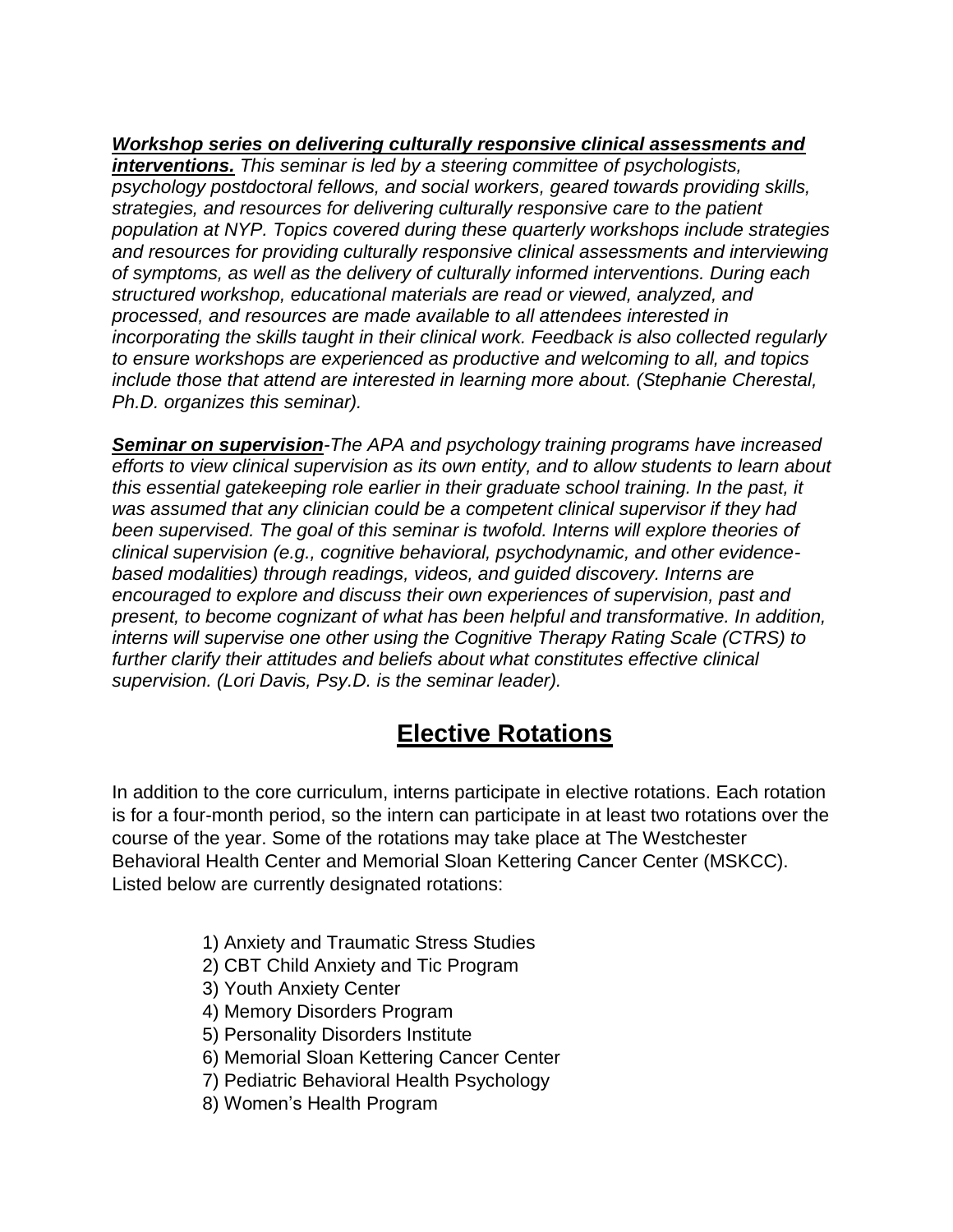9) Neuropsychology 10)Inpatient Psychiatry at WBHC (Women's Unit, Borderline Unit, The Haven, Eating Disorders Unit, Adolescent Inpatient Unit).

\*Psychological testing occurs in the rehab medicine unit with particular emphasis on basic neuropsychological and psychodiagnostics. Interns are responsible for consulting with the referring clinician, administering the test battery, scoring the data, completing the report, and providing feedback to the referring clinician. Dr. Abhishek Jaywant is the attending neuropsychologist responsible for the supervision of interns on this rotation.

If an intern has a particular interest in an area of psychology that is not listed, the training director will assist in developing an experience that is compatible with the intern's clinical interests.

## **Research Placement Program (Elective)**

Interns who have completed their dissertation are eligible for the Research Placement Program (RPP). 4-6 hours of protected time is carved out of the intern's weekly schedule to mentor with a clinical researcher. The training director facilitates an experience for the intern with a faculty member with whom they share clinical and research interests.

## **Other Educational Activities**

An array of ongoing educational activities at both the Payne Whitney Manhattan and Westchester supplements the formal curriculum and generates a stimulating atmosphere for internship and fellowship training. These activities include:

**Psychiatry Grand Rounds:** These consist of a weekly series of lectures in which nationally distinguished scholars, clinicians and researchers are invited to speak about current issues in psychiatry and psychology.

**Psychology Grand Rounds**: This meeting takes place virtually and is a forum that provides the opportunity for psychology interns, postdoctoral fellows, and faculty to present their research and clinical expertise.

**Geriatrics Seminar Series**: This consists of a weekly series of presentations at the Westchester Behavioral Health Center by invited speakers on current developments in geriatric psychiatry. ٦

**Elective Seminars**: These are offered each year by arrangement with interested interns, residents, fellows, and faculty. In recent years topics have included: Basic Research Design in Clinical Psychology, Psychoanalysis and Literature, Psychotherapy and Psychoses, Adolescence, and the Technique of Psychotherapy.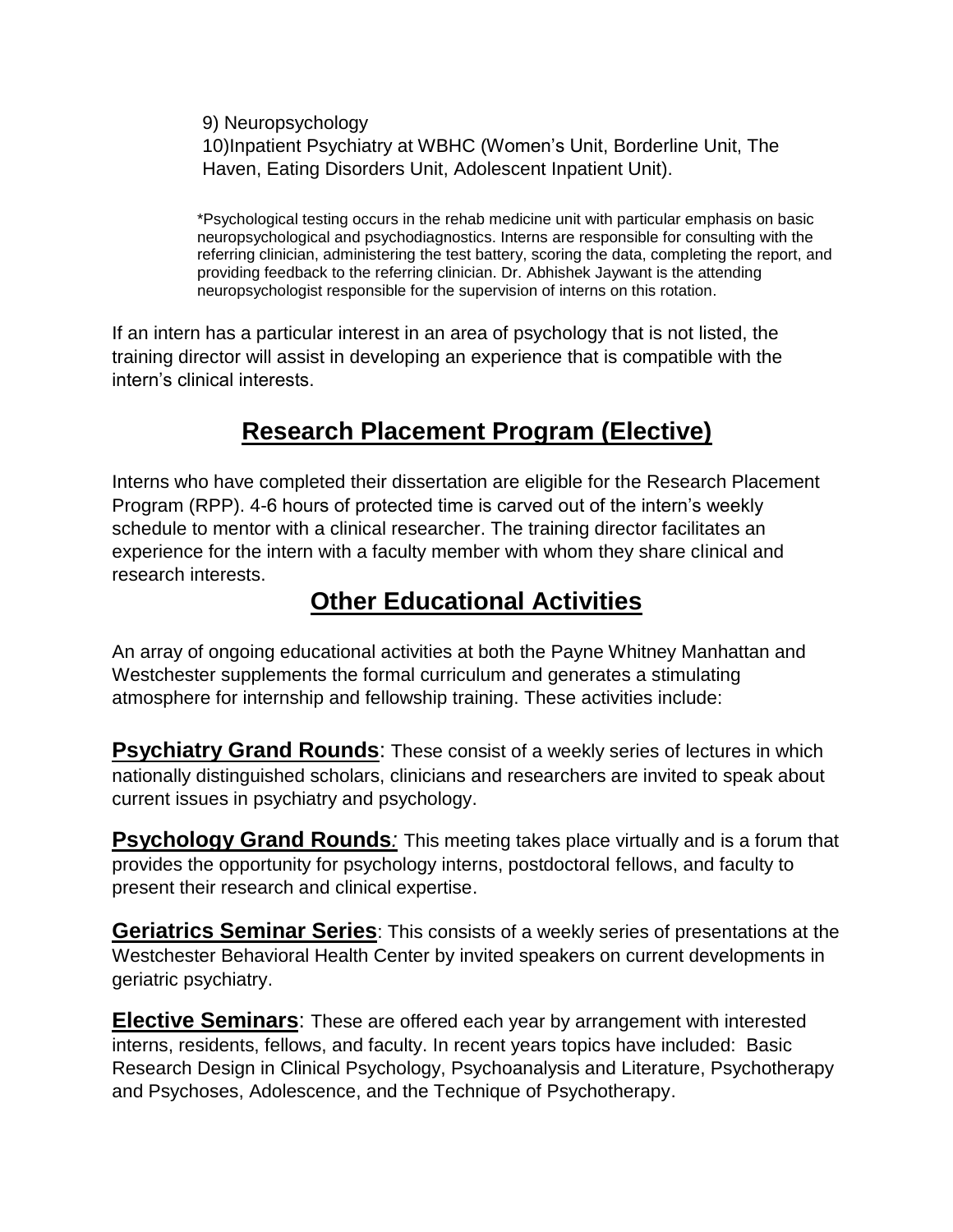## **[Weill Cornell Medicine Wellness Qlinic](https://wellnessqlinic.weill.cornell.edu/)**

Department of Psychiatry partnered with medical students to develop the WCM Wellness Qlinic Program, a program providing free mental health care and community outreach to LGBTQ+ populations in need, while also creating education, training, and academic opportunities for students, trainees, faculty, staff. Interns may choose to participate as clinicians in the program.

[Safe Space: New Student-Run Clinic Offers Free Mental Healthcare to New York's](https://psychiatry.weill.cornell.edu/news/safe-space-new-student-run-clinic-offers-free-mental-healthcare-new-york%E2%80%99s-lgbtq-community)  [LGBTQ Community | Weill Cornell Medicine Psychiatry](https://psychiatry.weill.cornell.edu/news/safe-space-new-student-run-clinic-offers-free-mental-healthcare-new-york%E2%80%99s-lgbtq-community)



## **Evaluation of Trainees and the Training Program**

Continuing evaluation of curriculum, faculty, and trainees is conducted at all levels of both the internship program. Every attempt is made to obtain a balance between the ongoing personal dialogue that occurs between a trainee and their supervisors and the more objective data of direct observation and the completion of evaluation forms. Written evaluations of trainees are discussed with the trainee at mid and end of year. Direct observation via videotaped sessions of intern performance is evaluated and feedback is given. The supervisor evaluates progression of the intern's adherence to treatment and competency. Particular attention is given at the beginning of the year to the ability to establish a therapeutic, working alliance and adherence to treatment principles. Specific skills and competencies are expected to develop over the year and are evaluated by the supervisor. Interns can directly observe expert therapists via videotape, patient interviewing and role-playing exercises. Trainees in turn are required to evaluate their supervisors and instructors utilizing a rating form.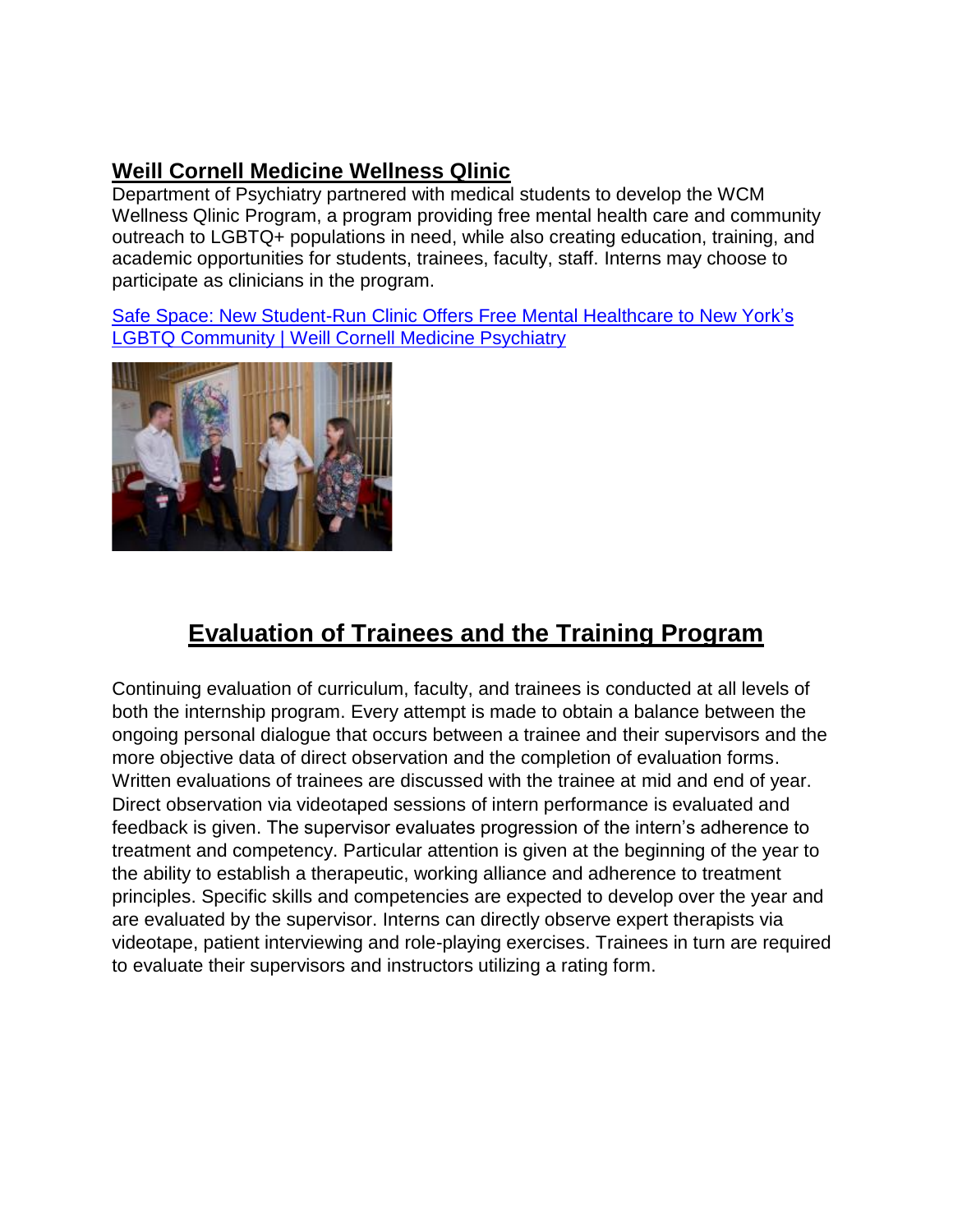## **Clinical, Academic and Research Facilities**

**Research Facilities***:* Clinical investigation is conducted on many services of the NewYork-Presbyterian Hospital. Research activities are ongoing in the Program for Anxiety and Traumatic Stress Studies, the Women's Program, the Neuroimaging Laboratory and Sackler Institute at the Payne Whitney Manhattan, the Eating Disorders Program, the Youth Anxiety Center, the Adolescent Partial Hospital, the Center for Geriatric Services at the Westchester Behavioral Health Center, the Psychiatry Division of Memorial Sloan Kettering Hospital. also have ongoing structures research programs. Computer facilities are available at all research sites. Interns are encouraged to participate in ongoing projects, or to begin their own projects with assistance from the faculty. Interns who wish to develop a research career may, with the approval of the faculty, devote a portion of their time to mentored research activities.

#### **The Section of the History of Psychiatry and Behavioral**

**Sciences***:* Members of the section (psychiatrists, historians, and psychologists, as well as residents, interns, and medical students) actively pursue a variety of research, ranging from Renaissance psychiatry to topics in the twentieth century. Many of these projects deal with the relationship between historical experience and contemporary problems. In addition to research, the faculty includes active teachers in the department.

## **The Memorial Sloan-Kettering Cancer Center Department of**

**Psychiatry:** This Department provides psychiatric services to patients in one of the nation's foremost training hospitals in oncology. There is a major emphasis on research into the psychological and personality variables of patients with neoplastic diseases.

Child and Adolescent Services: At the Westchester Behavioral Health Center, there are inpatient and outpatient services for children and adolescents presenting with a wide variety of psychiatric disorders. An inpatient unit for children from ages 6 to 12 years of age and an adolescent inpatient unit provide treatment for those who require a 24-hour therapeutic program. An adolescent eating disorder inpatient unit provides services for adolescents presenting with an eating disorder, and who require an inpatient level of care. The child and adolescent outpatient department offers comprehensive diagnostic evaluations and evidenced based treatment for children and adolescents through high school age. Treatment is provided through specialty clinics. The Center for Autism and the Developing Brain (CADB) serves individuals throughout their lifespan who need evaluation and treatment for autism spectrum disorders. A variety of group programs are also provided for children, adolescents, and their parents. Comprehensive psychological and neuropsychological assessment services are available.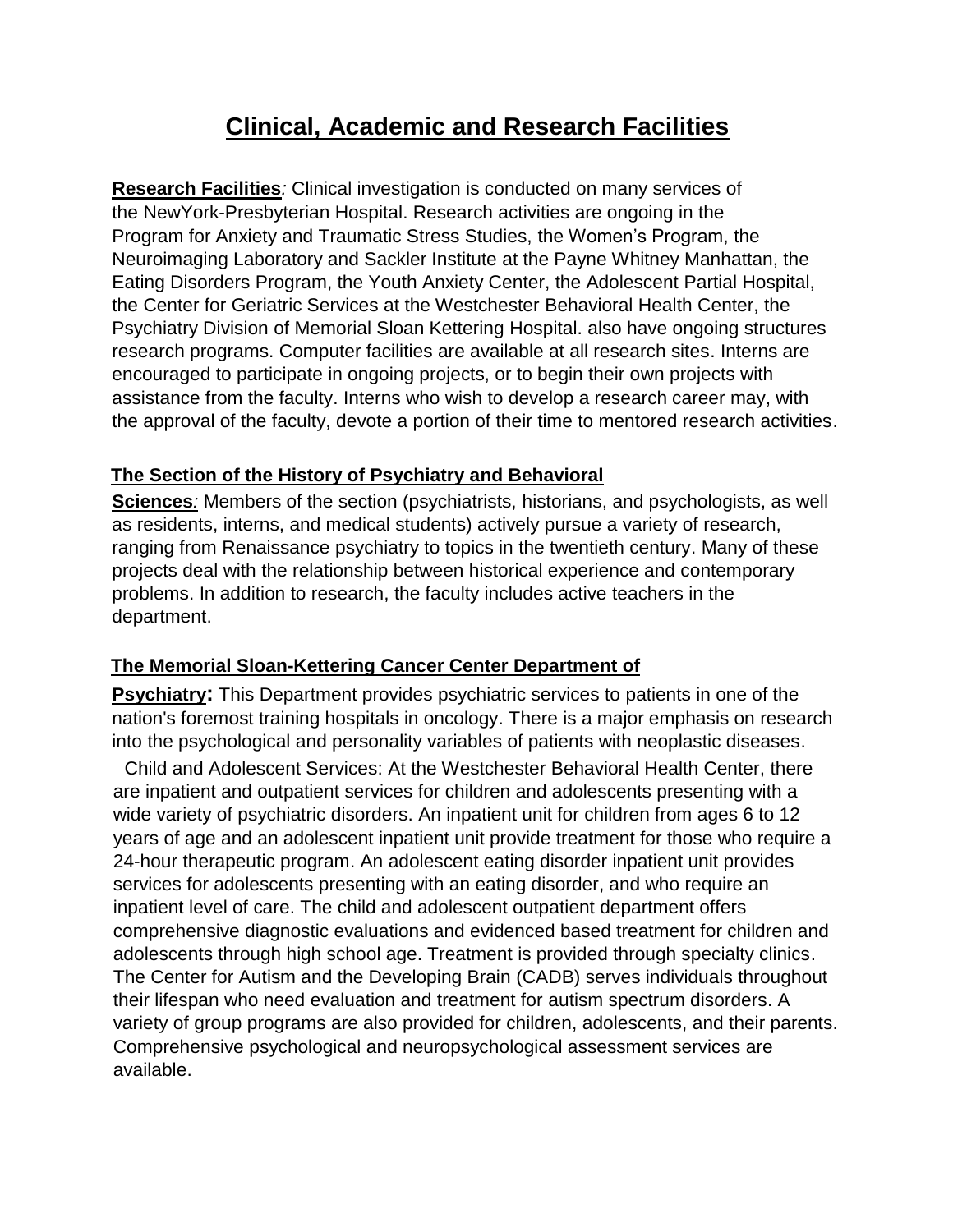**Child and Adolescent Services**: At the Westchester Behavioral Health Center, there are inpatient and outpatient services for children and adolescents presenting with a wide variety of psychiatric disorders. An inpatient unit for children from ages 6 to 12 years of age and an adolescent inpatient unit provide treatment for those who require a 24 hour therapeutic program. An adolescent eating disorder inpatient unit provides services for adolescents presenting with an eating disorder, and who require an inpatient level of care. The child and adolescent outpatient department offers comprehensive diagnostic evaluations and evidenced based treatment for children and adolescents through high school age. Treatment is provided through specialty clinics. The Center for Autism and the Developing Brain serves individuals throughout their lifespan who need evaluation and treatment for Autism Spectrum Disorders. A variety of special group programs are also provided for children, adolescents and their parents. Comprehensive psychological and neuropsychological assessment services are available.

**Pediatric OCD, Anxiety, and Tic Disorders Program:** The child psychiatry outpatient division at Payne Whitney Manhattan serves children and adolescents aged 5-18, and their families, offering evidence-based psychotherapy and psychopharmacology interventions. The Pediatric OCD, Anxiety, and Tic Disorders Program (POCAT) specializes in cognitive behavioral therapy (CBT) for kids and teens suffering from anxiety and related disorders, including exposure and response prevention (ERP) for OCD and Comprehensive Behavioral Intervention for Tic Disorders (CBIT). Weekly individual therapy is offered, in addition to medication management as needed, and when possible, CBT groups are made available. In addition, Parent Training groups are run throughout the year for interested parents. The catchment area for the Child Outpatient Program is large, including all five boroughs of New York City, and surrounding areas of Long Island, New Jersey, and Connecticut. The patient population is thus culturally and economically diverse and presents with a wide range of psychiatric symptoms and diagnoses, including the anxiety disorders, OCD, tic disorders, ADHD, mood disorders, impulsive or oppositional behaviors, and school refusal, among others. Interns can carry a weekly individual therapy caseload with close supervision in a variety of cognitive and behavioral therapies, co-lead groups if desired, work closely with psychiatry trainees, and participate in weekly case conferences where members of the child psychiatry faculty live interview patients.

**Youth Anxiety Center:** NewYork-Presbyterian's Youth Anxiety Center advances effective ways of diagnosing, treating, and helping teens and young adults suffering from anxiety disorders through research, treatment, and education. A team of experts has extensive knowledge about how anxiety affects young people, particularly as they transition away from home into independent living. Clinicians can provide treatment services to young people and their families to facilitate this transition and help them create the lives they want to live. The Youth Anxiety Center is a unique collaboration of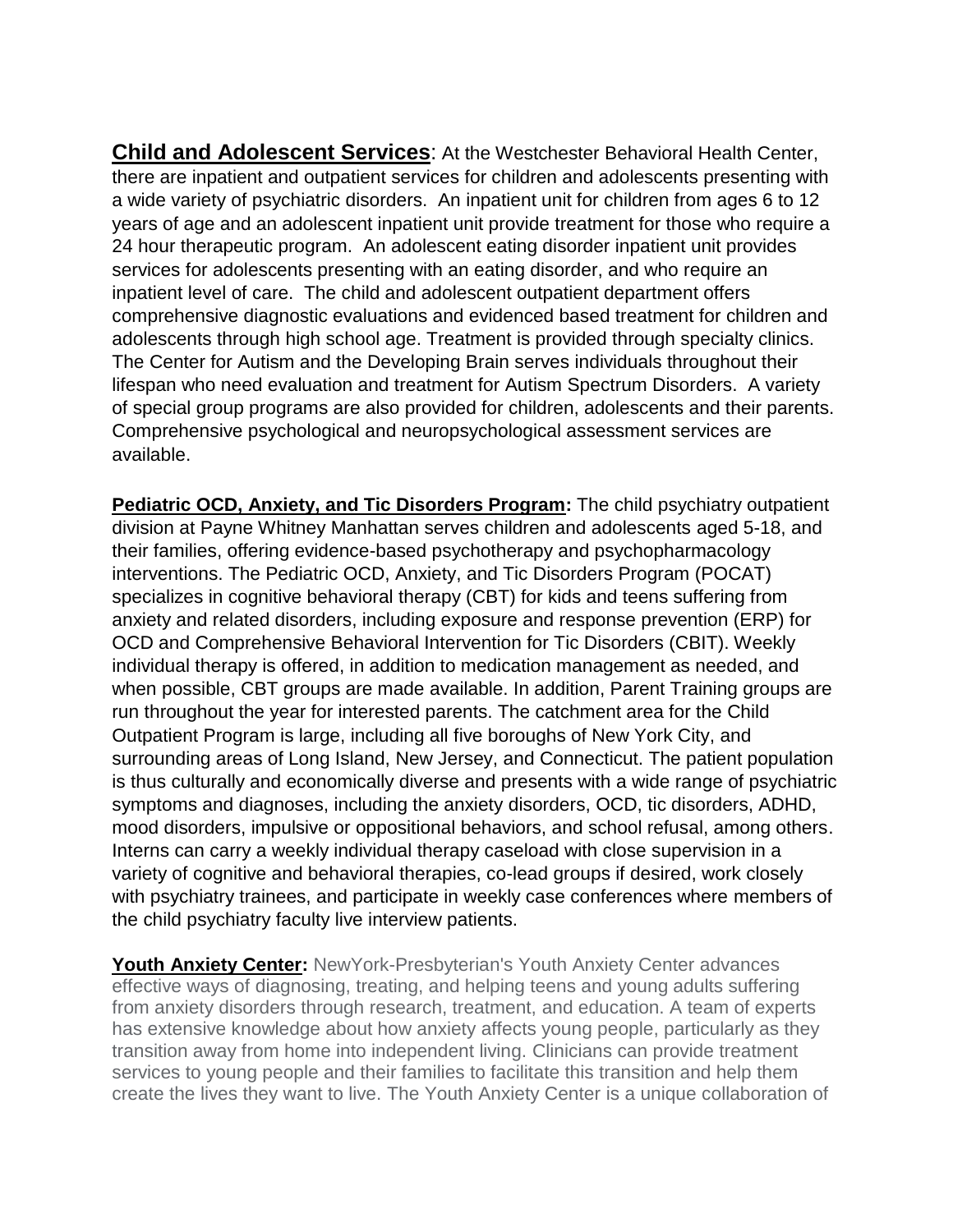researchers and clinicians who are all focused on the same goal: understanding the root causes of anxiety, which in turn leads to the development of better treatments. The Youth Anxiety Center offers young people and their family's real reasons to be optimistic about the future.

**Substance Abuse Services:** The Westchester Behavioral Health Center provides inpatient treatment of alcohol and drug abusers in addition to a special inpatient service for patients suffering from these problems.

**Libraries**: Several libraries are available to interns. The Oscar Diethelm Historical Library is a unique historical collection of over 6,000 volumes published before 1950, plus a supporting Reference Collection of 4,000 modern works and the New York Presbyterian Hospital-Weill Cornell Medical Center Archives of Psychiatry. There also is an extensive collection of manuscript materials for study. The Payne Whitney Clinic Library, housed in the Samuel J. Wood Library of the Weill Medical College of Cornell University, contains 15,000 reference volumes and journals. This library supplements the larger Samuel J. Wood Library of the Medical College. Full research and bibliographic facilities are provided.

## **Accreditation Status**

The Clinical Psychology Internship is fully accredited by the American Psychological Association. The American Psychological Association is located at 750 First Street, N.E., Washington, DC 20002-4242; telephone number (202) 336-5500.

#### **Stipends and Benefits**  Ξ

The intern stipend for the 2023-2024 academic year is \$40,950. Trainees receive a full benefits package, including vacation, holidays & medical insurance.

## **Internship Completion**

Internship training is full-time and for a period of twelve months. Interns can expect to work 40 hours weekly and will be granted overtime pay for hours that exceed a 40-hour work week.

Interns will be awarded a Certificate of Completion at the successful conclusion of the internship year.

Our policies regarding requisite training competencies and minimal levels of achievement, as well as documents on policy and procedures are in our Policies and Procedures/Orientation Manual. The manual is available on request by emailing [sue2002@med.cornell.edu.](mailto:sue2002@med.cornell.edu)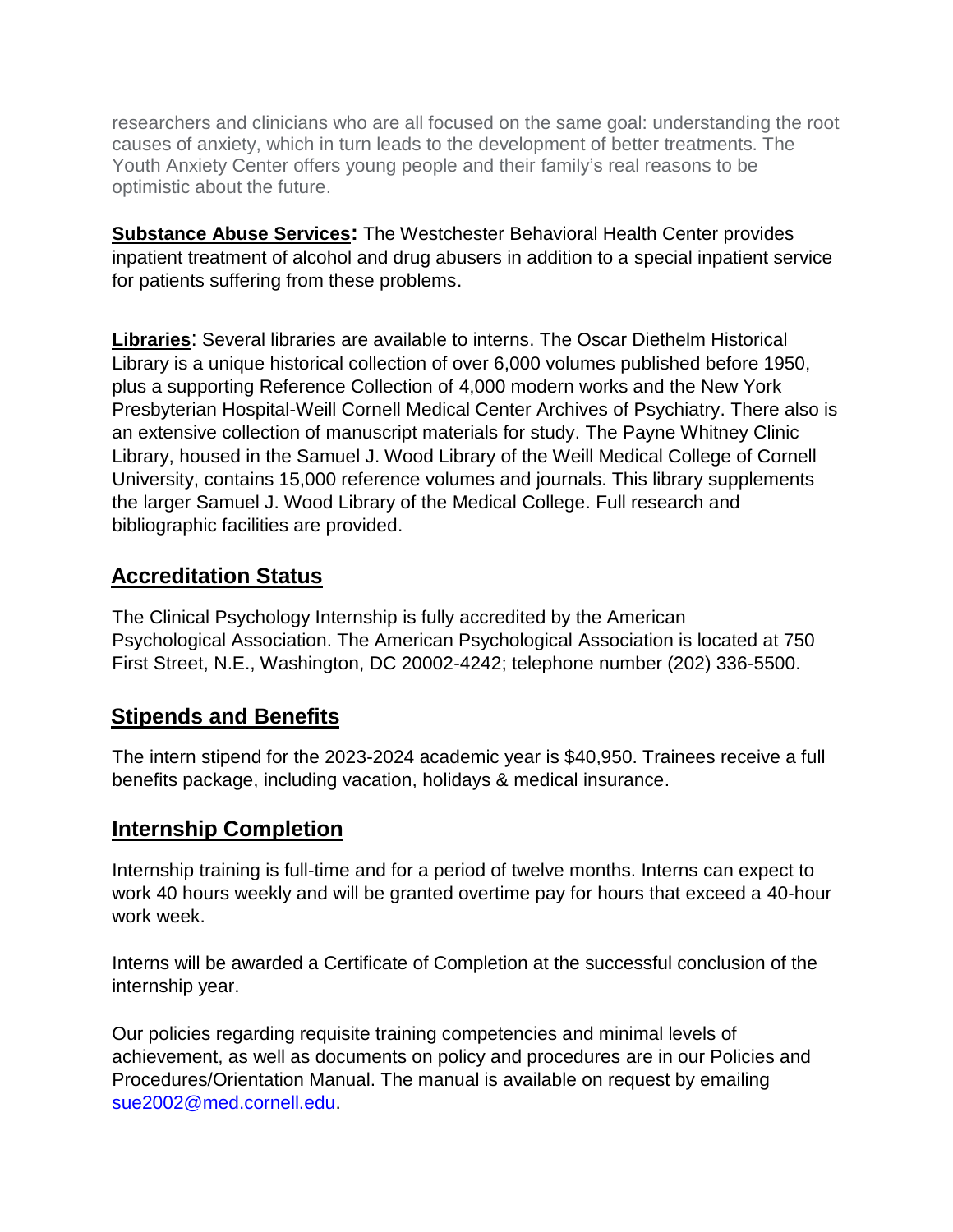## **Nondiscrimination Policy**

The internship in clinical psychology at NYP-Weill Cornell Medicine is dedicated to the provision of equal opportunity to all applicants and psychology interns without regard to race, color, religion, sex, sexual orientation (including gender identity and expression), national origin, citizenship status, marital status, veteran status, employment status, age, disability, pregnancy status, predisposing genetic characteristics, and other protected characteristics, subject to the conditions of applicable federal, state and city laws.

## **Who Should Apply?**

Intern applicants who have an interest and background in both clinical service and research are particularly qualified for these programs and are encouraged to apply. Applicants must be from APA-approved doctoral programs in clinical psychology. All applicants should have a minimum of five hundred hours of direct patient care experience. Preference will be given to those with demonstrated research interest and activity. Prior to beginning the internship, it is considered advantageous for applicants to have completed data collection on the dissertation.

Individuals who wish a clinical science career will find themselves well placed for future employment in medical centers and teaching hospitals. Most interns over the last several years pursued postdoctoral fellowships in academic medical settings and several have gone directly into professorships in academic settings.

Psychologists who have completed APA-approved internships and who desire further intensive specialty clinical and research training are invited to apply to our fellowship programs.

We encourage Ph.D. applicants with clinical science orientation. PLEASE NOTE: New York-Presbyterian Hospital does not offer sponsorship for visas.

## **Psychology Internship Entrance Requirements**

Prior to the beginning internship training, all prospective interns must successfully complete the following:

- 1. Successful completion of all graduate coursework towards a doctoral degree including practica and externships.
- 2. A minimum of five hundred intervention hours is required. Eight hundred intervention hours is preferred.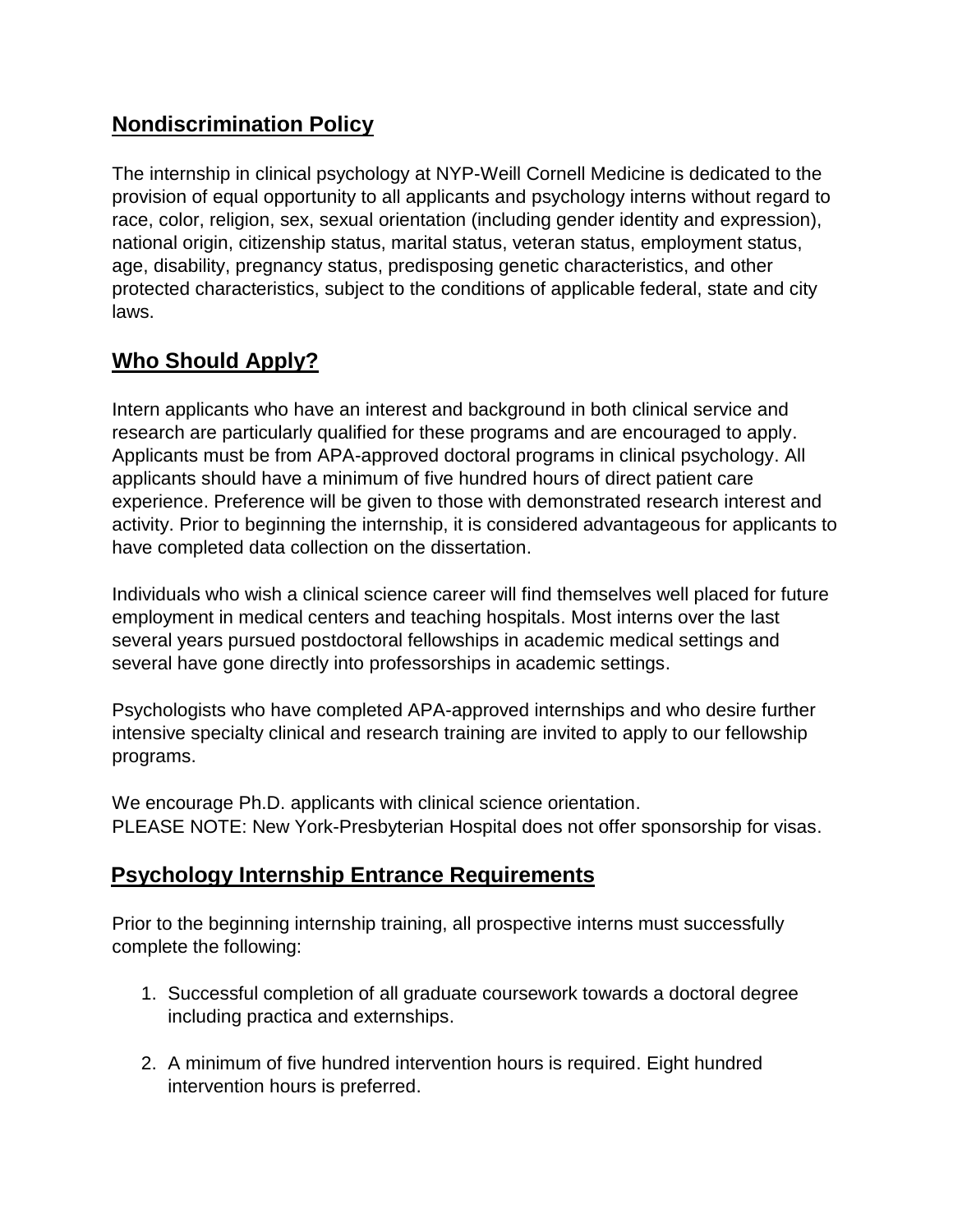- 3. A minimum of fifty assessment hours is required. One hundred assessment hours is preferred.
- 4. Endorsement of readiness for internship training by the director of their graduate program.

We are aware that applicants may have had difficulty meeting certain requirements this year due to COVID-19. Any applicant adversely affected should explain their individual circumstances in the cover letter submitted with their APPIC application

(Please note we ask that you submit only the APPIC application.)

## **Application Procedure**

The internship program follows the APPIC online process. The application deadline for internship is **November 1, 2022**. A select number of applicants will be invited for interviews (2–3-hour commitment) with the faculty. Interviews will take place remotely via Zoom on January 5,6, 9 and 10, 2023.

We follow APPIC guidelines in selecting interns.

(available at [www.natmatch.com/psychint](http://www.natmatch.com/psychint)[\)](http://www.natmatch.com/psychint) 

## **Internship Selection Procedure**

- 1. An applicant's completed application will be reviewed by two members of the psychology faculty who are participating in the internship selection and by the director of program.
- 2. During the initial review, an applicant may be excluded from further consideration for the following reasons:
	- Applicant is not enrolled in an APA accredited doctoral psychology program
	- Applicant has accrued fewer than five hundred hours of clinical practice
	- Applicant has not completed all the graduate courses required for completion of their doctoral program
	- Applicant has neither completed a graduate course in psychopharmacology nor had supervised experience in clinical setting where patients receive psychotropic medications
	- Applicant has neither completed a graduate course in initial interviewing or DSMV nor had supervised experience in conducting an initial intake interview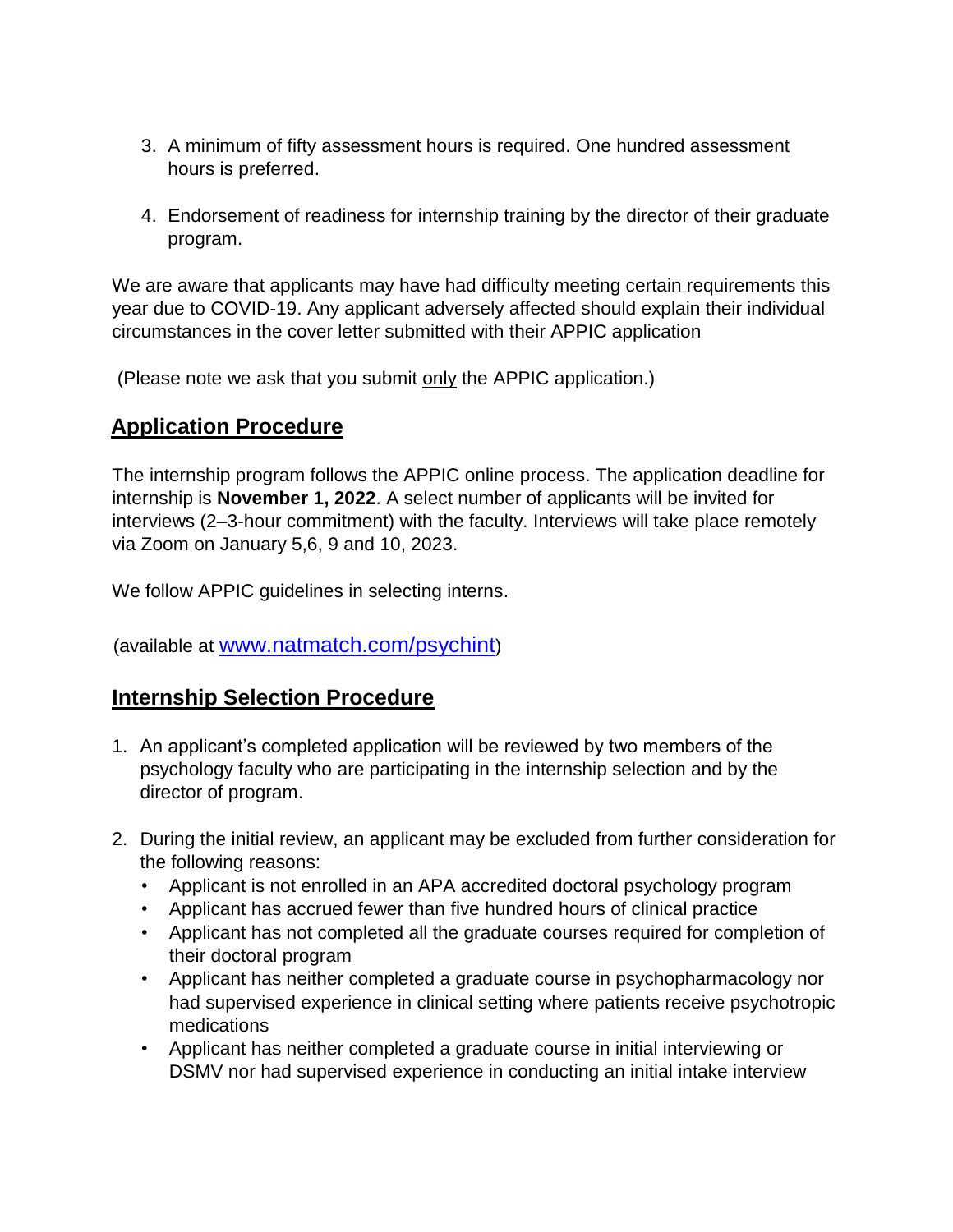- 3. The initial review will assess the applicant regarding the following criteria:
	- Amount and quality of clinical experience
	- Depth and breadth of clinical experience (i.e., are the applicant's practica varied? has the applicant had medical center experience? has the applicant had experience with culturally diverse populations?)
	- Clinical science training
	- Quality of letters of recommendation
	- Academic performance
	- Specific areas of excellence or achievement
	- Cultural diversity
	- Perceived goodness of fit with our internship program
- 4. The twenty-four top-rated applicants will be invited for an interview. Interviewing will be done remotely via Zoom and will be schedule for one of four dates - Thursday and Friday, January 5 and 6 and Monday and Tuesday, January 9 and 10, 2023.
- 5. For applicants who are scheduled for interviews: Three teams of psychology faculty will interview applicants for a total period of one hour and a half. The Director interviews all scheduled applicants. Each faculty member who meets with an applicant submits applicant-rating forms. Match ranking lists are composed at a series of meetings utilizing the applicants' files and all rating sheets completed by interviewers. The Director utilizes all these data to comprise the final matching list.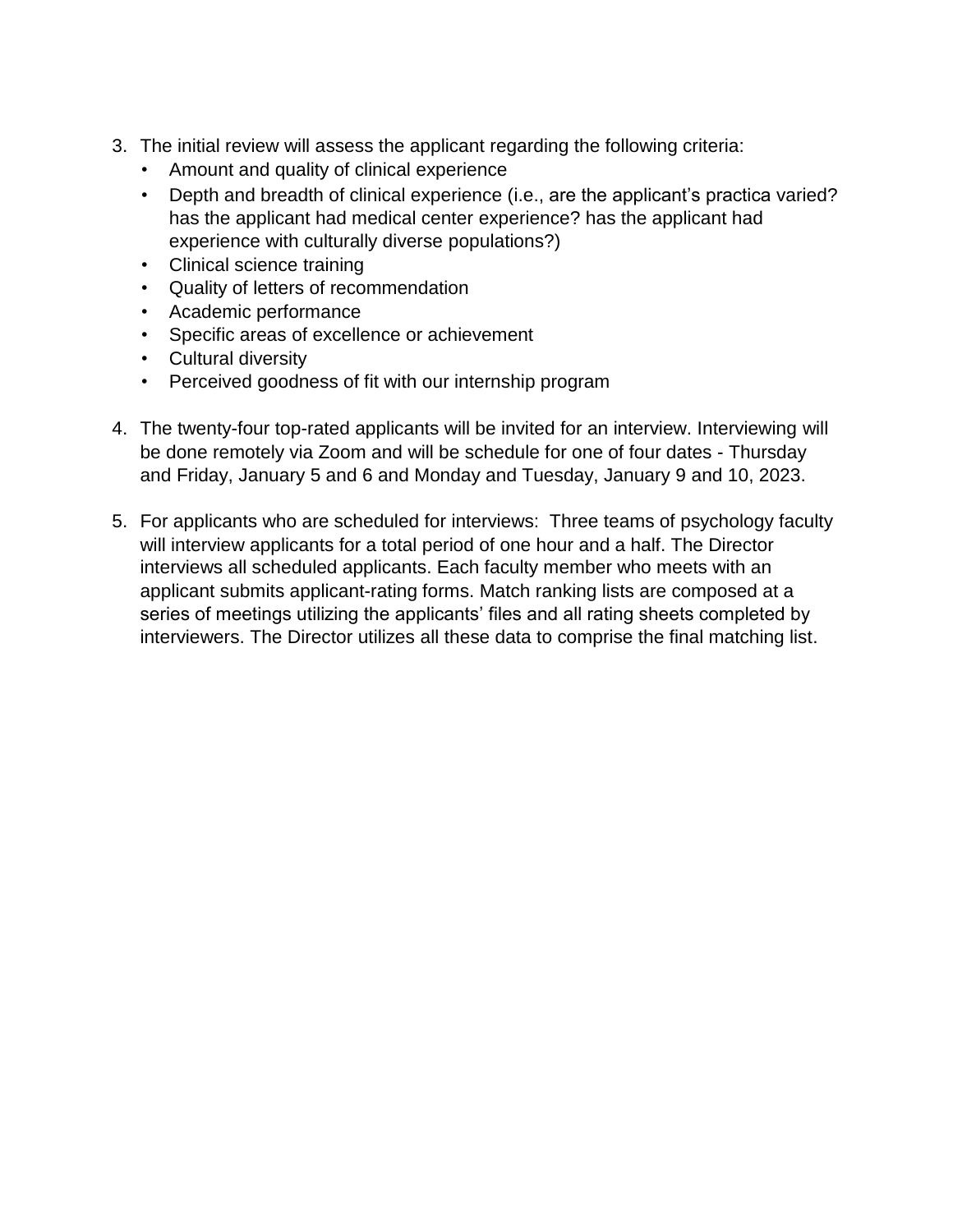## **Internship correspondence should be addressed to:**

Susan Evans, Ph.D. Director of Training in Psychology **NewYork-Presbyterian Hospital Weill Cornell Medicine** 425 East 61<sup>st</sup> Street Room 1350 New York, New York 10065

#### *Contact Information:*

Susan Evans, Ph.D. Dean Haglin, M.F.A. Director **Administrative Assistant** Telephone: (212) 821–0622 Telephone: (212) 821-0775 Fax: (212) 821-0792 Fax: (212) 821-0792

E-mail: sue2002@med.cornell.edu E-mail: deh2001@med.cornell.edu

*[Office of Program Consultation and Accreditation](http://www.apa.org/ed/accreditation/index.aspx)*

*American Psychological Association 750 1st Street, NE, Washington, DC 20002 Phone: (202) 336-5979* 

*E-mail: apaaccred@apa.org*

# **Postdoctoral Fellowships**

There are postdoctoral positions available for candidates who have completed their Ph.D. in clinical psychology, are eligible for a limited permit, and who wish to pursue advanced training in particular specialty areas. These programs provide active mentorship in academic, research and professional activities of a specialty area.

Add link to webpage on postdoctoral fellowships:

Postdoctoral Psychology Fellowship - [Manhattan | Weill Cornell Medicine Psychiatry](https://psychiatry.weill.cornell.edu/postdoctoral-psychology-fellowship-manhattan) Postdoctoral Psychology Fellowship - [Westchester | Weill Cornell Medicine Psychiatry](https://psychiatry.weill.cornell.edu/postdoctoral-psychology-fellowship-westchester)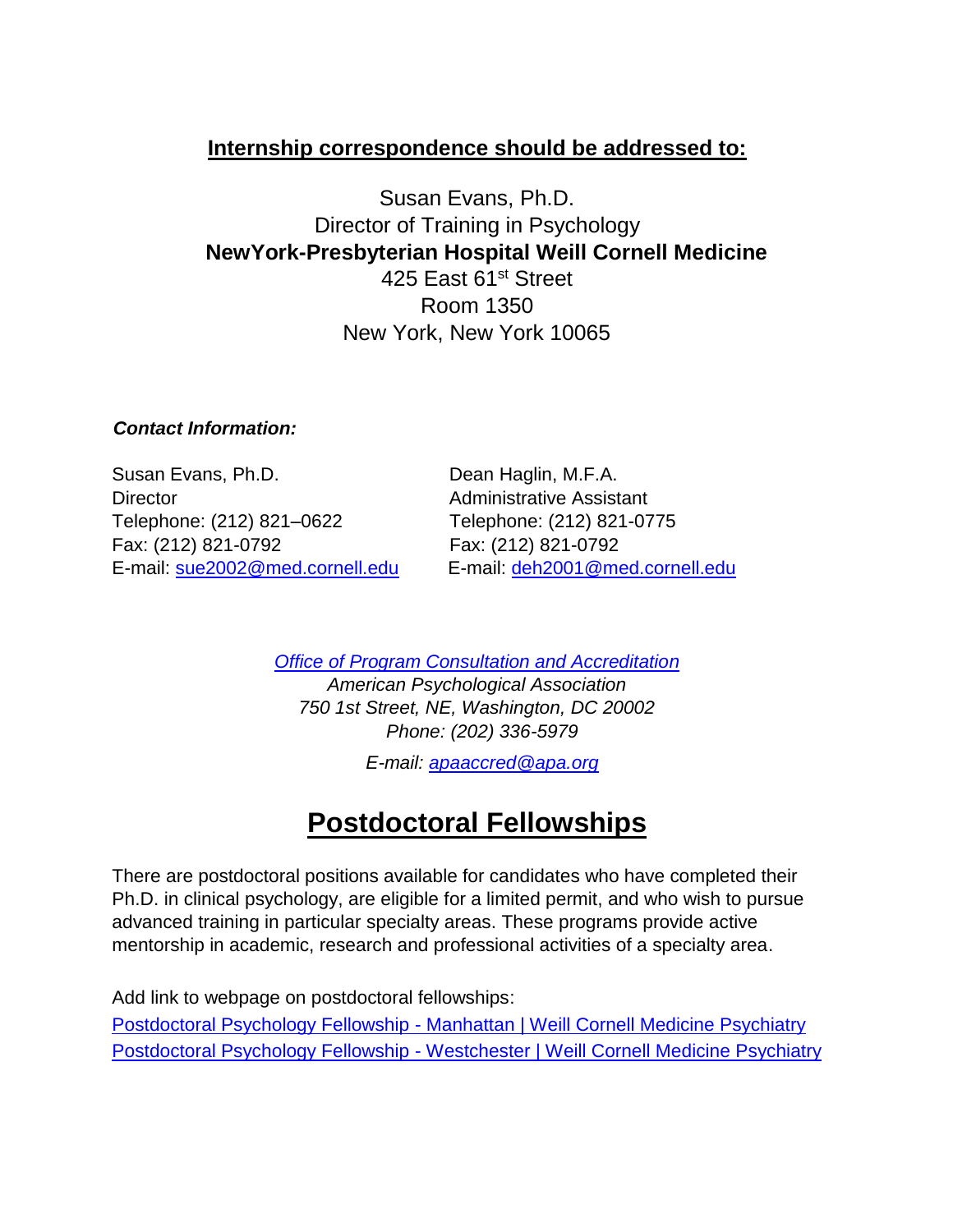#### *PSYCHOLOGY FACULTY*

| Name/Address/Telephone                                                                                                                                                                       | <b>Areas of Interest</b>                                                       | <b>Department</b> |  |  |
|----------------------------------------------------------------------------------------------------------------------------------------------------------------------------------------------|--------------------------------------------------------------------------------|-------------------|--|--|
| <b>Anthony O. Ahmed</b><br>Vice Chair for Psychiatry<br>Westchester Behavioral Health/<br>Payne Whitney Clinic - Box #188<br>525 East 68th Street<br>New York, NY 10065<br>$(914)997 - 5251$ | -mood and anxiety disorders<br>-psychotic disorders<br>-substamce abuse        | Psychiatry        |  |  |
| <b>Bennett, Shannon</b><br>New York Presbyterian Hospital<br>Weill Cornell Medical Center<br>525 East 68th Street<br>New York, NY 10065<br>646-962-2827                                      | -Pediatric OCD, Anxiety and<br>-Tic Disorders Program                          | Psychiatry        |  |  |
| <b>Cherestal, Stephanie</b><br>Westchester Behavioral Health/<br>Payne Whitney Clinic $-$ Box #188<br>525 East 68th Street<br>New York, NY 10065<br>$(914)288 - 5242$                        | -Adult/Adolescent DBT                                                          | Psychiatry        |  |  |
| Chiu, Angela<br>525 East 68th Street<br>New York, NY 10065<br>$(212)$ 746-5574                                                                                                               | -child and adolescent psychotherapy                                            | Psychiatry        |  |  |
| Clarkin, John<br>Department of Psychiatry<br>Westchester Behavioral Health/<br>Payne Whitney Clinic $-$ Box #188<br>525 East 68th Street<br>New York, NY 10065<br>$(914)$ 997-5911           | - marital and family therapy<br>- personality disorders<br>- bipolar disorders | Psychiatry        |  |  |
| <b>Catatrozoli, Corinne</b><br>New York Presbyterian<br><b>Weill Cornell Medicine</b><br>525 East 68th Street<br>New York, NY 10065<br>$(646)$ 397-8817                                      | -Cognitive behavioral therapy<br>-Child/Adolescent psychiatry                  | Psychiatry        |  |  |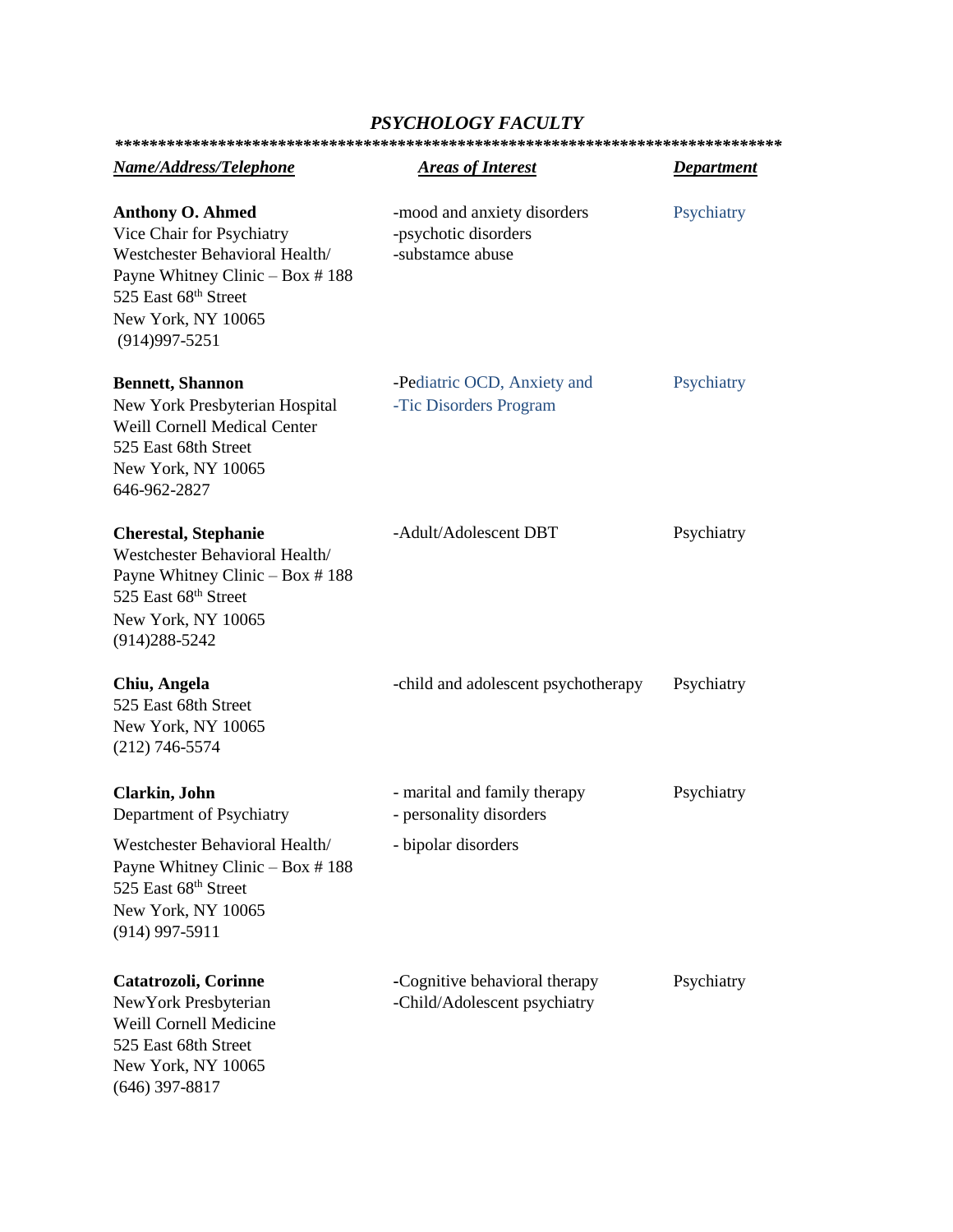| Davis, Lori<br>80 Fifth Avenue, Suite 1005<br>New York, NY 10011<br>$(212) 580 - 0271$                                                                                    | - posttraumatic stress disorder<br>- cognitive behavioral therapy                              | Psychiatry |
|---------------------------------------------------------------------------------------------------------------------------------------------------------------------------|------------------------------------------------------------------------------------------------|------------|
| Diamond, Diana<br>135 Central Park West, 1N<br>New York, NY 10024<br>212-877-2232                                                                                         | - transference-focused psychotherapy                                                           | Psychiatry |
| Difede, JoAnn<br>New York-Presbyterian Hospital<br><b>Burn Unit</b><br>New York, NY 10065<br>$(212)$ 746-3079                                                             | trauma treatment<br>treatment of acute stress disorders<br>- research<br>- behavioral medicine | Psychiatry |
| Edwards, Anna R.<br><b>New York Anxiety Treatment Center</b><br>240 Central Park South, Suite 2J<br>New York, NY 10019<br>$(212)$ 518-8162                                | - anxiety disorders, OCD<br>- cognitive behavioral therapy                                     |            |
| Evans, Susan<br>New York-Presbyterian Hospital<br><b>Cognitive Behavioral Service</b><br>425 East 61 <sup>st</sup> Street #1350<br>New York, NY 10065<br>$(212)$ 821-0622 | - mindfulness-based stress reduction<br>- psychopharmacology                                   | Psychiatry |
| <b>Falk, Avital</b><br>Weill Cornell Medicine<br>315 E 62nd St 5th floor,<br>New York, NY 10065<br>$(646)$ 962-2820                                                       | -Child and adolescent psychology                                                               | Psychiatry |
| Feldman, Diana<br>525 East 68th Street<br>New York, NY 10065<br>$(212)$ 746-5732                                                                                          | - sex therapy<br>couples therapy                                                               | Psychiatry |
| <b>Fleming, Megan</b><br>300 Mercer Street, Suite 3C<br>New York, New York 10003<br>$(646)$ 600-5133                                                                      | -child and adolescent psychotherapy                                                            | Psychiatry |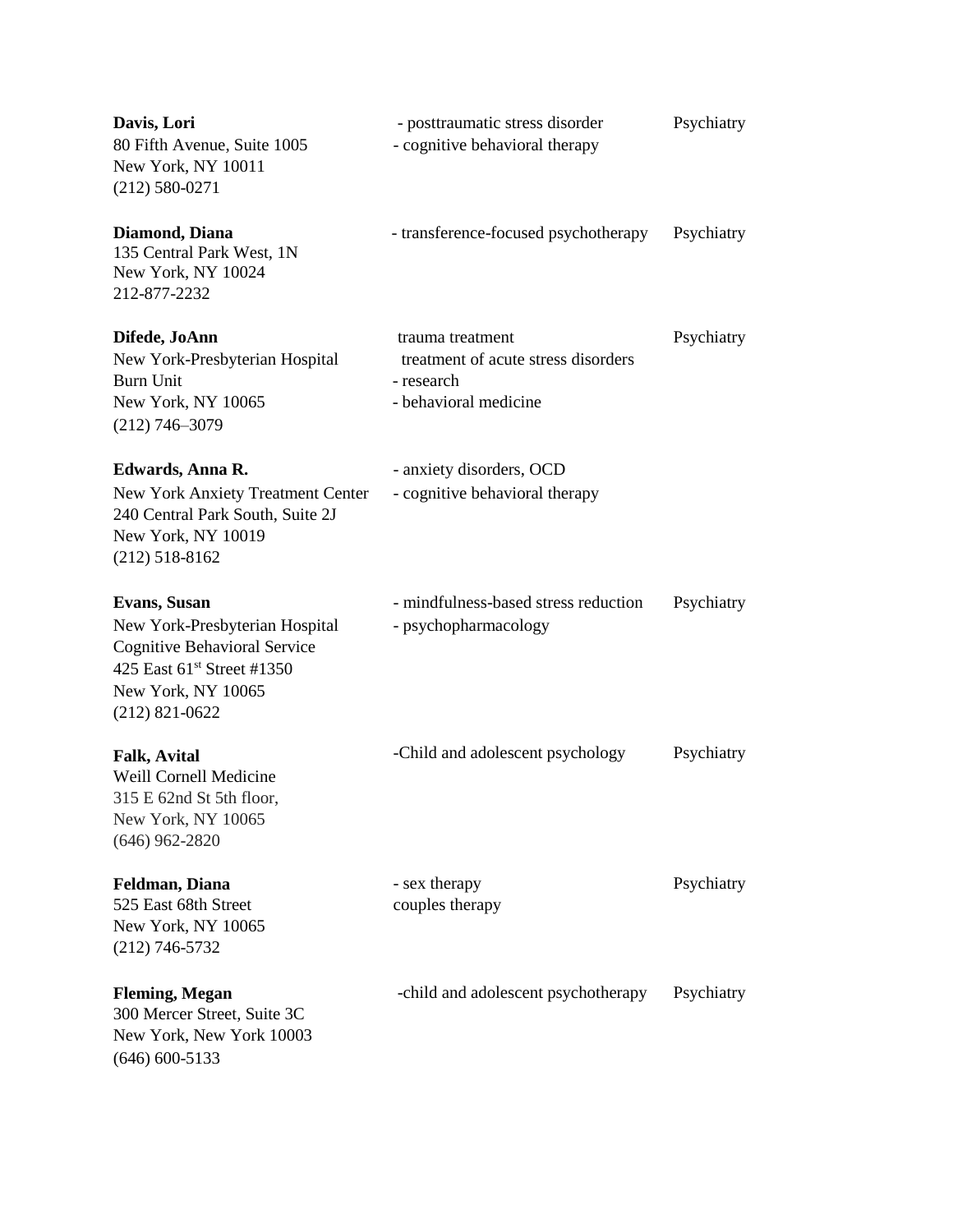| <b>Flye, Barbara</b><br>Department of Psychiatry<br>Westchester Behavioral Health<br>Payne Whitney Clinic - Box #188<br>525 East 68th Street<br>New York, NY 10065<br>$(914)$ 997-5953 | -neuropsychological assessment                                                         | Psychiatry |
|----------------------------------------------------------------------------------------------------------------------------------------------------------------------------------------|----------------------------------------------------------------------------------------|------------|
| Fridman, Chaya<br>315 East 62nd Street, 5th Fl<br>New York, NY 10065<br>$(646)$ 962-2820                                                                                               |                                                                                        | Psychiatry |
| <b>Gunning, Faith</b><br>525 East 68th Street<br>New York, NY 10065<br>$(914)$ 997-8643                                                                                                | neuropsychological assessment<br>geriatric research                                    | Psychiatry |
| Herts, Kate<br>Women's Mental Health Consortium<br>99 Hudson St.,<br>5th Floor, PMB 6036<br>New York, NY 10013<br>$(212)$ 210-6372                                                     | - cognitive heavioral therapy<br>- treatment for chronic illness                       | Psychiatry |
| <b>Hughes, Dawn</b><br>274 Madison Avenue, Suite 604<br>New York, NY 10016<br>$(212)$ 481-7044                                                                                         | - traumatic stress<br>- interpersonal violence                                         | Psychiatry |
| Ilieva, Irena<br>425 E. 61st, PH Floor, Rm 1314<br>New York, NY 10065<br>$(212)$ 821-0779                                                                                              | -cognitive behavioral therapy<br>-trauma-related disorders                             | Psychiatry |
| <b>Jaywant, Abhishek</b><br>425 E. 61st, PH Floor, Rm 1352<br>New York, NY 10065                                                                                                       | -clinical neuropsychology<br>-traumatic brain injury<br>-age-related cognitive decline | Psychiatry |
| <b>Jessica Latack</b><br><b>Central Park Psychological Services</b><br>200 W 57th Street<br>Suite 507<br>New York, New York 10019                                                      | -women's mental health<br>-PTSD                                                        | Psychiatry |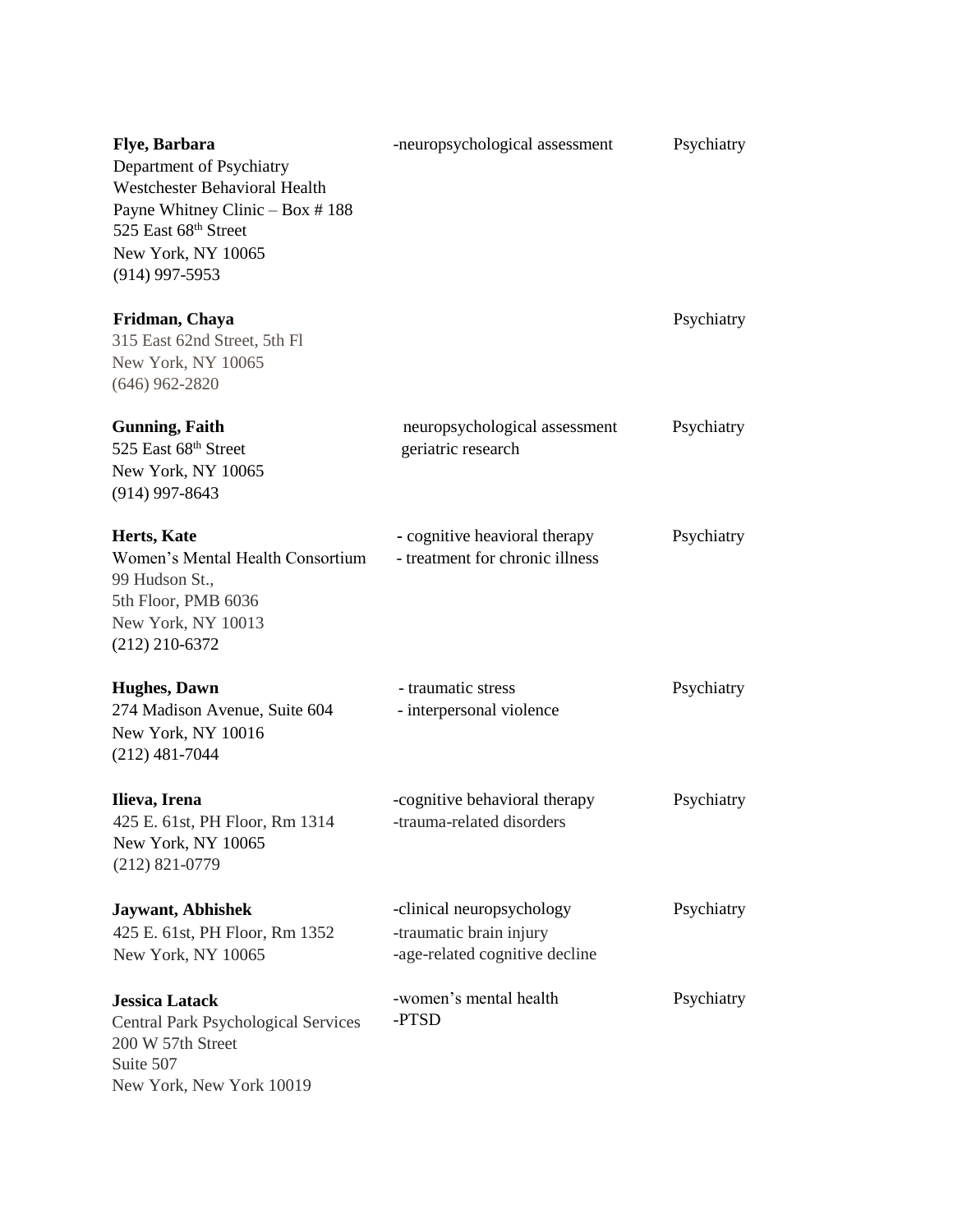| Lee, Grace<br>321 E. 54th St.<br>New York, NY 10022<br>$(212) 888 - 8199$                                                                                                                 | -forensic psychology                                                                                                | Psychiatry |
|-------------------------------------------------------------------------------------------------------------------------------------------------------------------------------------------|---------------------------------------------------------------------------------------------------------------------|------------|
| Levi, Alexander<br>211 Central Park West<br>New York, NY 10024<br>$(212)$ 595-1317                                                                                                        | - psychodynamic psychotherapy                                                                                       | Psychiatry |
| Marino, Patricia<br>Department of Psychiatry<br><b>Westchester Behavioral Health</b><br>Payne Whitney Clinic - Box #188<br>525 East 68th Street<br>New York, NY 10065<br>$(914)$ 997-8691 | -geriatric psychiatry                                                                                               | Psychiatry |
| <b>Mayville, Elena</b><br>208-422-1108                                                                                                                                                    | -cognitive behavioral therapy<br>-family therapy<br>-couples therapy                                                | Psychiatry |
| Olden, Megan<br>New York-Presbyterian Hospital<br>Anxiety and Traumatic Stress Program<br>425 East 61st St. #1315<br>New York, NY 10065<br>$(212)$ 821-0786                               | - post traumatic stress disorder                                                                                    | Psychiatry |
| Pelcovitz, Michelle<br>New York-Presbyterian Hospital<br>425 East 61st St. #1352<br>New York, NY 10065<br>$(212)$ 821-0789                                                                | -cognitive behavioral therapy<br>-exposure and response previentiom<br>-child/adolescent anxiety and mood disorders | Psychiatry |
| Powers, Alisa<br>21 Bloomingdale Road<br>White Plains, NY 10605<br>914-997-5851                                                                                                           | -cognitive behavioral therapy                                                                                       | Psychiatry |
| <b>Schumpf, Jamie</b><br>10 East 40 <sup>th</sup> Street<br>Suite 3201<br>New York, NY 10016<br>646-592-4384                                                                              | - cognitive behavioral therapy                                                                                      | Psychiatry |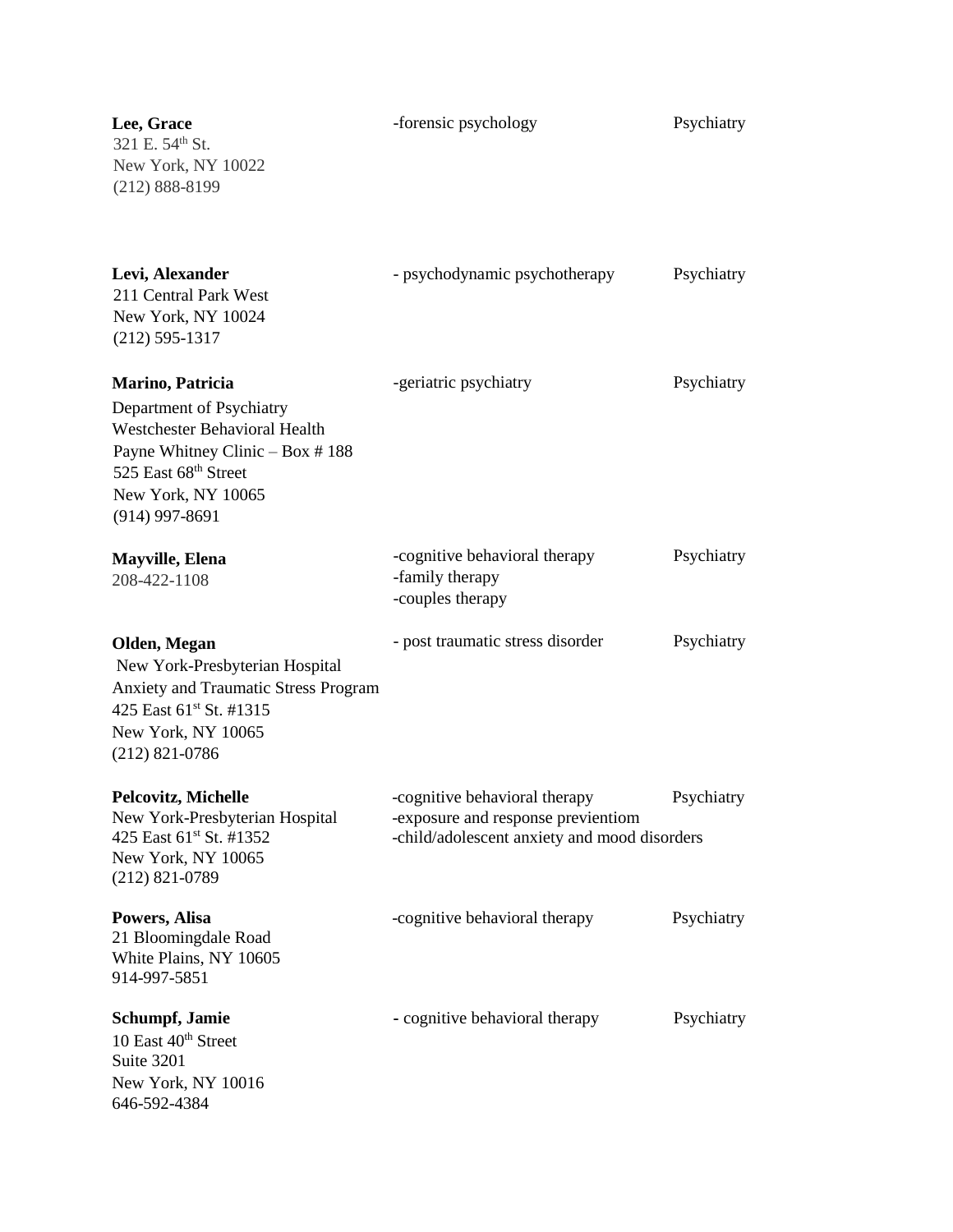| <b>Sirey, JoAnne</b><br>Department of Psychiatry<br>Westchester Behavioral Health<br>Payne Whitney Clinic - Box #188<br>525 East 68th Street<br>New York, NY 10065<br>$(914)$ 997-4333     | - geriatric psychiatry                                   | Psychiatry |
|--------------------------------------------------------------------------------------------------------------------------------------------------------------------------------------------|----------------------------------------------------------|------------|
| Soni, Nirav<br>6 E. 39th St.<br>Suite 800<br>New York, NY 10016<br>$(347)699-4301$                                                                                                         | -psychodynamic psychotherapy                             | Psychiatry |
| Thoma, Nathan<br>Cognitive Therapy Center of Manhattan<br>10 E 40th St., Suite 3201<br>New York, NY 10016<br>347-778-1801                                                                  | - cognitive behavioral therapy                           | Psychiatry |
| <b>Wilkins, Victoria</b><br>Department of Psychiatry<br>Westchester Behavioral Health<br>Payne Whitney Clinic - Box #188<br>525 East 68th Street<br>New York, NY 10065<br>$(914)$ 997-5411 | - geriatric psychiatry<br>- cognitive behavioral therapy | Psychiatry |
| <b>Talia Zaider</b><br><b>Memorial Sloan Kettering</b><br><b>Cancer Center</b><br>641 Lexington Ave #7,<br>New York, NY 10022<br>$(646) 888 - 0031$                                        | -family-centered care in an<br>oncology setting          | Psychiatry |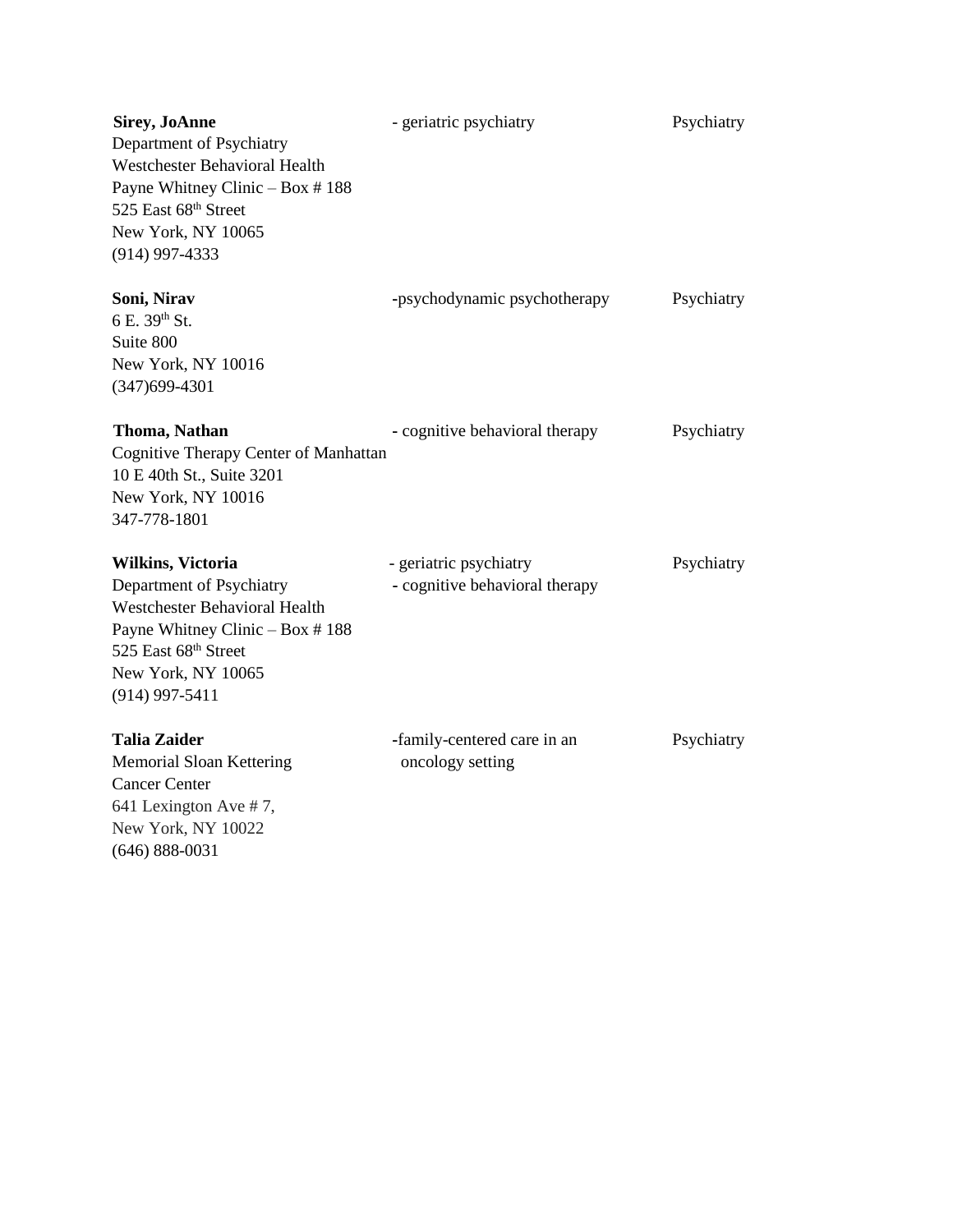# INTERN ADMISSIONS, SUPPORT, AND INITIAL PLACEMENT

# DATA

| <b>INTERNSHIP PROGRAM ADMISSIONS</b>                         |                                                           |                                          |                                                                            |                                                               |  |
|--------------------------------------------------------------|-----------------------------------------------------------|------------------------------------------|----------------------------------------------------------------------------|---------------------------------------------------------------|--|
|                                                              | Applicant must be a candidate from an APA-approved        |                                          |                                                                            |                                                               |  |
|                                                              |                                                           | doctoral program in clinical psychology. |                                                                            |                                                               |  |
|                                                              |                                                           |                                          |                                                                            | We follow APPIC guidelines in selecting interns (available at |  |
|                                                              | www.natmatch.com/psychint)                                |                                          |                                                                            |                                                               |  |
|                                                              |                                                           |                                          | Successful completion of all graduate                                      |                                                               |  |
|                                                              | Prior to<br>beginning                                     |                                          | coursework towards a doctoral degree<br>including practica and externships |                                                               |  |
| <b>BASIC</b>                                                 | internship                                                |                                          | Endorsement of readiness for internship                                    |                                                               |  |
| <b>REQUIREMENTS</b>                                          | training,                                                 |                                          | training by the director of their graduate                                 |                                                               |  |
|                                                              | applicant                                                 |                                          | program                                                                    |                                                               |  |
|                                                              | must<br>complete:                                         | MINIMUM HOURS REQUIRED AT                |                                                                            |                                                               |  |
|                                                              |                                                           |                                          | <b>APPLICATION</b>                                                         |                                                               |  |
|                                                              |                                                           | <b>Total Direct</b>                      | <b>REQUIRED</b>                                                            | <b>PREFERRED</b>                                              |  |
|                                                              |                                                           | Intervention<br><b>Hours</b>             | 500                                                                        | 800                                                           |  |
|                                                              |                                                           | <b>Total Direct</b>                      | <b>REQUIRED</b>                                                            | <b>PREFERRED</b>                                              |  |
|                                                              |                                                           | Contact<br>Assessment                    |                                                                            |                                                               |  |
|                                                              |                                                           | <b>Hours</b>                             | 50                                                                         | 100                                                           |  |
|                                                              | Other                                                     |                                          |                                                                            |                                                               |  |
|                                                              | required                                                  | N/A                                      |                                                                            |                                                               |  |
|                                                              | minimum                                                   |                                          |                                                                            |                                                               |  |
|                                                              | criteria                                                  |                                          |                                                                            |                                                               |  |
|                                                              | Do NOT submit additional materials other than the APPIC   |                                          |                                                                            |                                                               |  |
|                                                              | application                                               |                                          |                                                                            |                                                               |  |
|                                                              | New York-Presbyterian Hospital does not offer sponsorship |                                          |                                                                            |                                                               |  |
|                                                              | for visas                                                 |                                          |                                                                            |                                                               |  |
| A select number of applicants will be invited for interviews |                                                           |                                          |                                                                            |                                                               |  |
| (2-3-hour commitment) with the faculty.)                     |                                                           |                                          |                                                                            |                                                               |  |